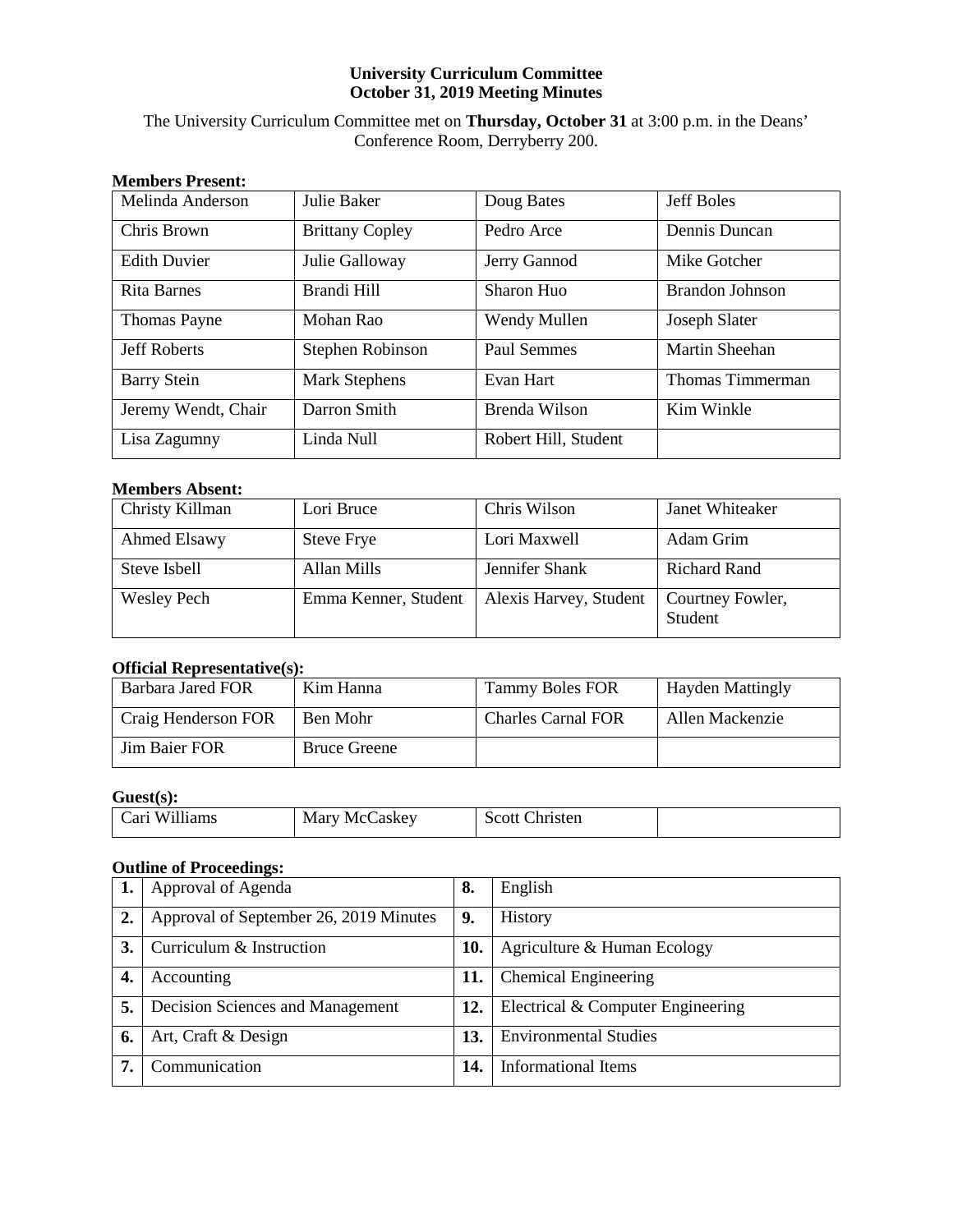## Proceedings:

Perceiving a quorum, Dr. Wendt called the meeting to order at 3:01pm.

# **1. Approval of agenda**

**Motion to approve**. Lisa Zagumny **Second**. Darron Smith **Vote.** Motion carried.

# **2. Approval of minutes, September 26, 2019**

**Motion to approve**. Jeremy Wendt **Second**. Lisa Zagumny **Vote.** Motion carried.

# **3. Curriculum & Instruction**

# **A. Course Changes.**

CUED 4750 (5750). Service Learning Informal STEM Education See attached Course Checklist for Curriculum Committee-changing number of credit hours course can be repeated from 6 credit hours to **12 credit hours for CUED 4750** and from 6 credit hours to **9 credit hours for CUED 5750**.

# **B. Course Additions.**

1) SVCL 4150 (5150). Topics Lec. 0-9. Credit 0-9.

This course will coordinate and supervise service learning opportunities for students. The specific service learning activity will be designated in the title at each offering. The number of hours of credit will be based on the magnitude of the topic and the clock hours of face-to-face service learning effort. Course objectives and grading guidelines will be established by the faculty at the time each course is offered. Students in the 5000-level course will be required to complete additional coursework as stated in the syllabus.

**Note:** SVCL 4150 can be repeated up to 12 credit hours and SVCL 5150 can be repeated up to 9 credit hours

**Course Attributes:** Education SACF; WSL1

**Effective date:** Spring 2020 for Banner; Fall 2020 for Catalog

2) SVCL 4920 (5920). Service Learning in Your Community Lec. 0-3. Credit 0-3. This course provides students with the opportunity to use their professional skills to better their community through service learning. This course may be repeated for credit. Students in the 5000-level course will be required to complete additional work as stated in the syllabus.

**Note:** SVCL 4920 can be repeated up to 12 credit hours and SVCL 5920 can be repeated up to 9 credit hours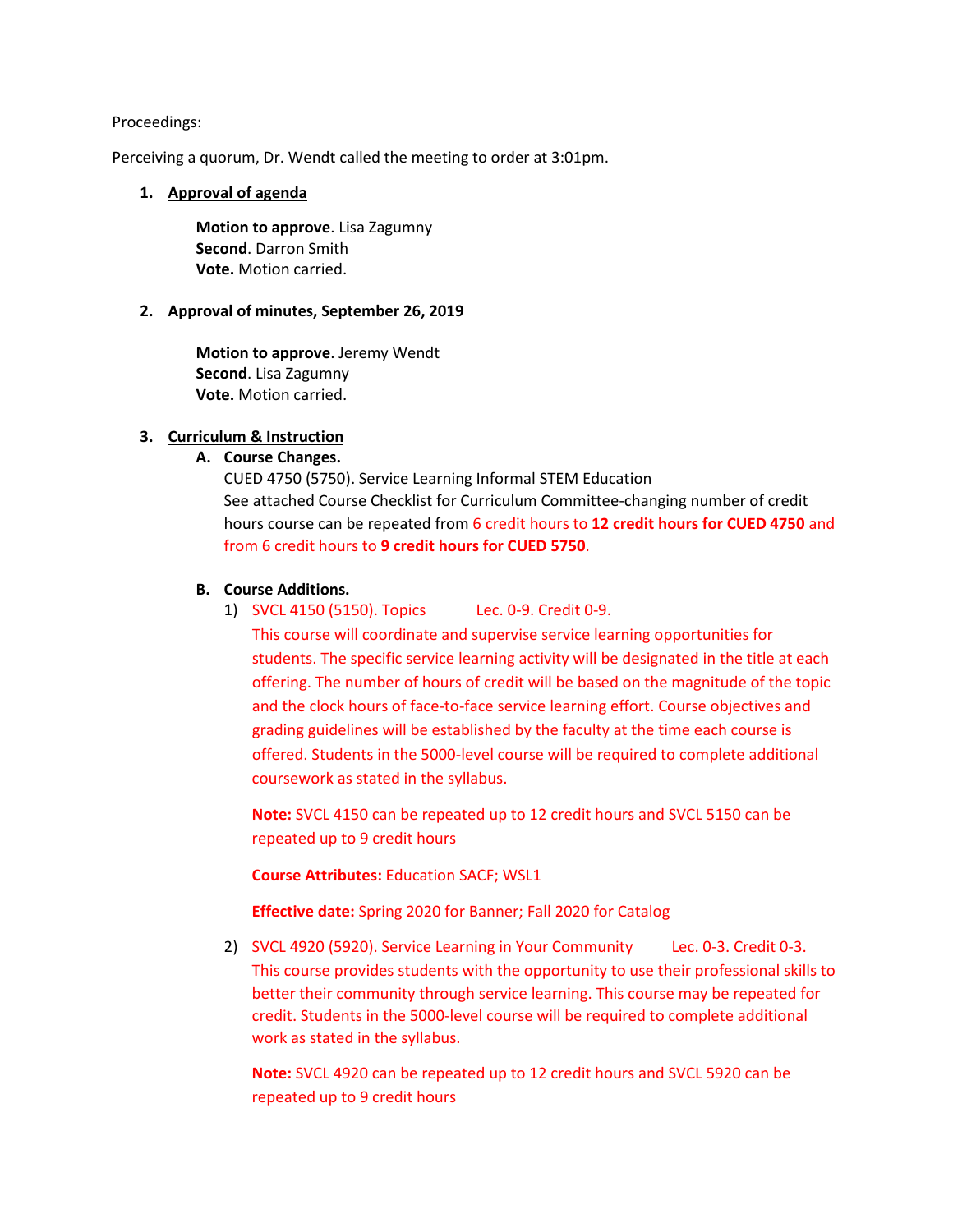# **Course Attributes:** Education SACF; WSL1

# **Effective date:** Spring 2020 for Banner; Fall 2020 for Catalog

**Motion to approve**. Julie Baker **Second**. Barry Stein **Vote.** Motion carried.

# **4. Accounting & Business Law**

# **A. Course Description Change.**

**From:**

ACCT 4700 (5700) International Experiences in Accounting, Lec. 3. Credit 3.

Prerequisite: Consent of instructor and Department Chairperson. A short-term study abroad program highlighting selected historical and modern contributions to accounting and business from another country and culture. Course will also meet weekly during the semester. Enrollment in junior or senior level accounting courses requires junior standing. All business majors must have completed the Basic Business Program. Accounting majors must earn a grade of C or better to graduate. Students may not receive credit for both the 4000-level and the 5000-level of the same class.

**To:**

ACCT 4700 (5700) International Experiences in Accounting, Lec. 3. Credit 3.

Prerequisite: Consent of instructor or Department Chairperson. A short-term, facultyled study abroad program highlighting selected historical and modern contributions to accounting and business from another country and culture. Course will meet weekly during the semester in addition to the travel period. Students may not receive credit for both the 4000-level and the 5000-level of the same class.

**Motion to approve**. Julie Galloway **Second**. Julie Baker **Vote.** Motion carried.

# **5. Decision Sciences and Management**

- **A. Elective Changes.**
	- 1) General Management Concentration are required to take 3 hours of DS Electives in addition to 12 other hours of DS classes (DS2810, DS3520, DS3620, DS3841). There are a limited number of DS electives appropriate for General Management students, so DSM would like to remove this requirement and allow students to take any Business Elective. As a result of this change, General Management students will be allowed to take 6 hours of Business Electives instead of 3 hours.
	- 2) Remove "DS Elective (3 hours)"
	- 3) Add "BMGT or DS Elective (3 hours)\*" instead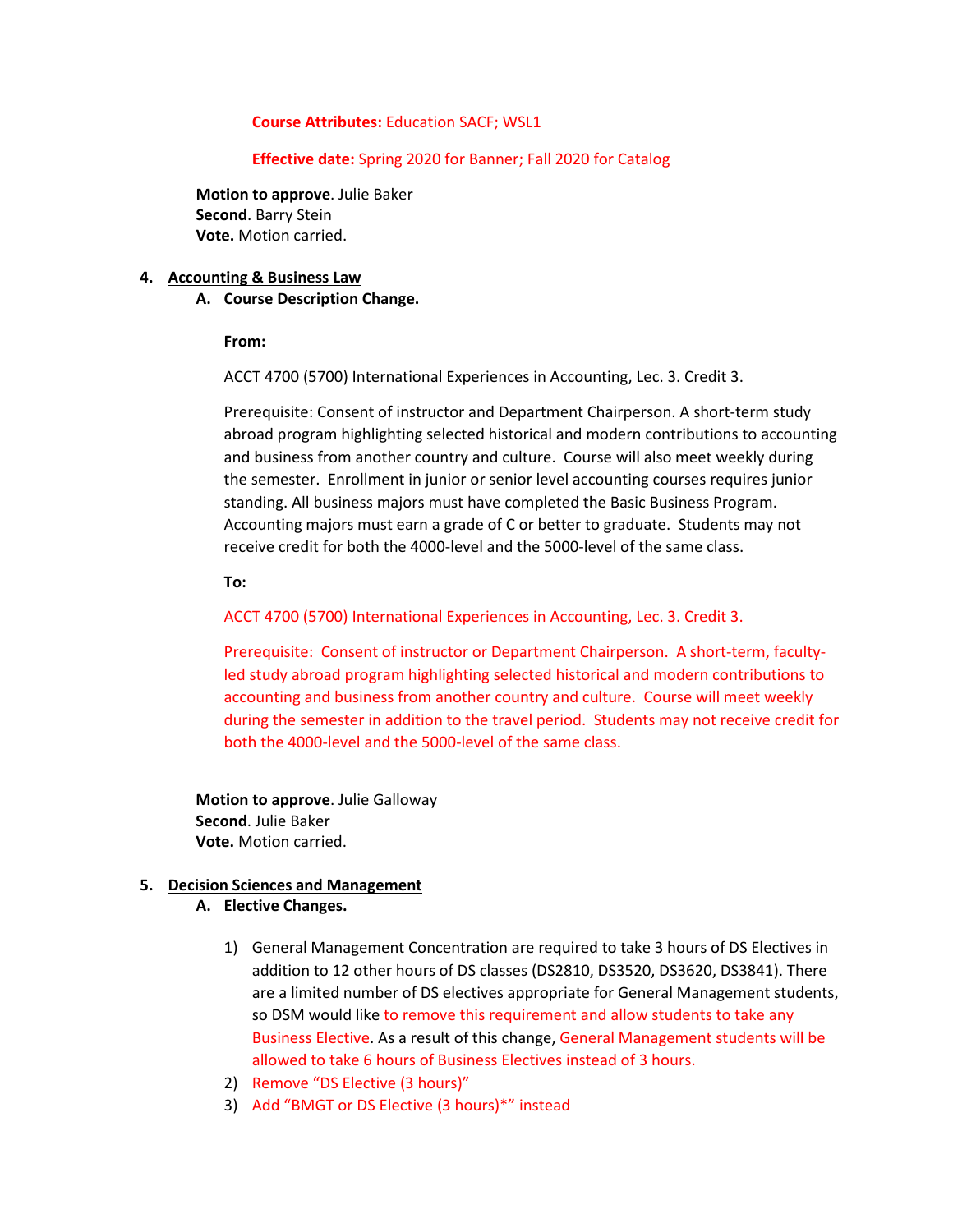**Motion to approve**. Thomas Timmerman **Second**. Julie Galloway **Vote.** Motion carried.

# **6. Art, Craft & Design**

# **A. Curriculum and Catalog Changes.**

- 1) Add the following course to the list of guided electives in the Design Concentration: COM 1020: Basic Web Graphics, TN e-campus online 3, Credit 3. Effective date: Fall 2020
- 2) Remove the following courses from the list of guided electives for the BFA Design, Digital Media Concentration: WEBD 1500: Introduction to Web Design, WEBD 2300: Website Design, Dynamic Sites, WEBD 4950: Advanced Webpage Design. Effective date: Fall 2020

**Motion to approve**. Kim Winkle **Second**. Lisa Zagumny **Vote.** Motion carried

# **B. Curriculum and Catalog Changes.**

- 1) Add the following course to the list of guided electives for the following concentrations: Glass, Metals, Clay, Fibers, Wood and Painting MKT 3200: Entrepreneurial Mindset, Lec.3, Credit. 3. This introductory course provides a framework of entrepreneurial thinking and acting. Effective date: Fall 2020
- 2) Remove the following course from the list of guided electives for the following concentrations: Glass, Metals, Clay, Fibers, Wood and Painting WEBD 1500: Introduction to Web Design Effective date: Fall 2020

**Motion to approve**. Kim Winkle **Second**. Wendy Mullen **Vote.** Motion carried

# **7. Communication**

## **A. Change of Course Listing.**

1) **From:** COMM 3030 Principles of Event Planning

> **To:** COMM/JOUR 3030 Principles of Event Planning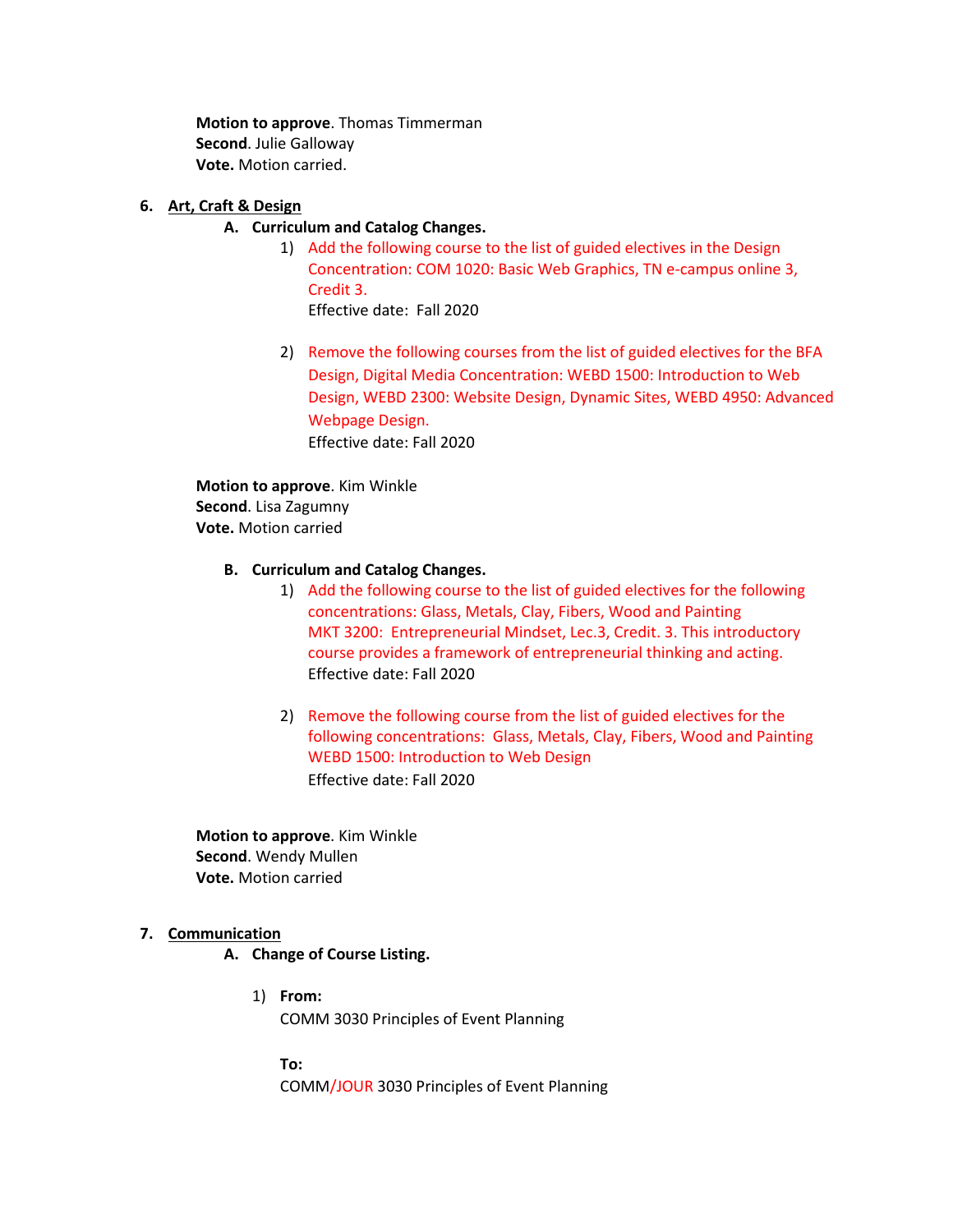# 2) **Change of Course Prerequisite**

## **From:**

JOUR 3460 Introduction to Public Relations Prerequisite: JOUR 2200.

# **To:**

JOUR 3460 Introduction to Public Relations Prerequisite: JOUR 2200 or consent of the instructor.

# 3) **Course Deletion**

COMM 4030/5030 Event Management and Promotion, Lec. 3. Credit 3.

# 4) **Course Additions**

**a) COMM/JOUR 3040 Event Planning and Risk Management**, Lec. 3. Credit 3. Prerequisite: COMM/JOUR 3030 or consent of instructor. This course is designed to develop students' understanding of risk management within event planning by identifying and analyzing potential risks, appropriate responses to them and strategies to manage them.

# **b) JOUR 4030/5030 Field Experience in Event Management and Promotion**, Lec. 3. Credit 3.

Prerequisite: COMM/JOUR 3030 and COMM/JOUR 3040 or consent of instructor. This course will provide students with the opportunity to implement skills learned to manage and promote an actual event, either in pairs or small groups.

# 5) **Addition of Minor**

A minor in event planning, promotion and management will consist of the following courses:

- COMM/JOUR 3030 Principles of Event Planning, Credit: 3.
- COMM/JOUR 3040 Event Planning and Risk Management, Credit: 3.
- JOUR 4030/5030 Field Experience in Event Management and Promotion, Credit: 3

# **And 9 hours of these courses:**

- COMM 2090 Interpersonal Communication or COMM 3620 Intercultural Communication, Credit: 3.
- COMM 3080 Communication and Effective Teamwork, Credit: 3.
- JOUR 3460 Introduction to Public Relations, Credit: 3.
- ACCT 2120 Principles of Accounting II or ACCT 3720 Survey of Accounting, Credit: 3.
- HEC 3350 Merchandising I, Credit: 3.
- HEC 4242 Food Systems Administration, Credit: 3.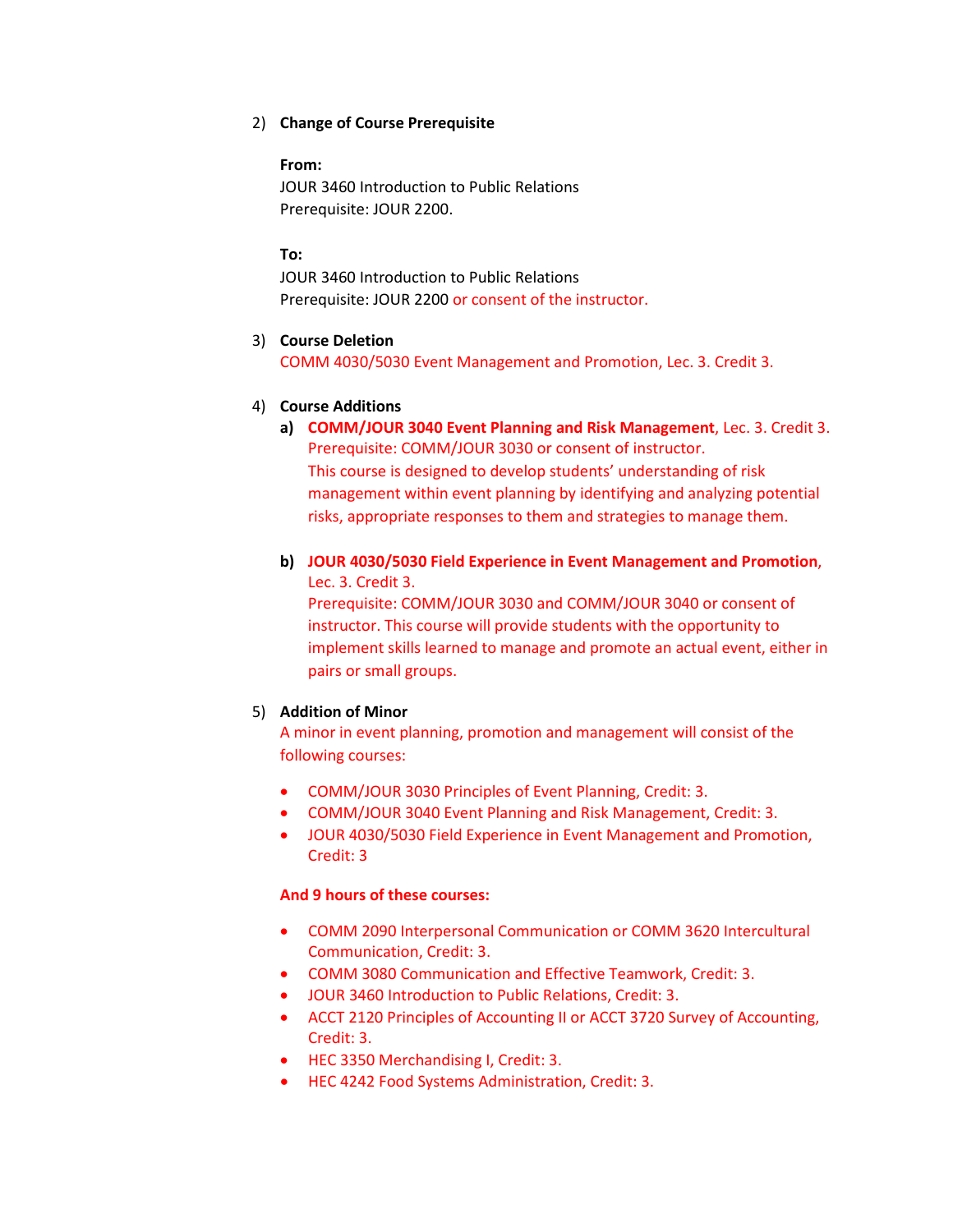**Note:** Substitutions must be approved by the chair of the Communication Department.

**Motion to approve**. Brenda Wilson **Second**. Julie Baker **Vote.** Motion carried

## **B. Course Name Change**

1) **From:**

COMM 1020: Foundations of Communication

**To:**

COMM 1020: Survey of Communication Studies

2) **Course Prefix Changes**

#### **From:**

COMM 4850 Internship. Credit 3. COMM 4851 Internship. Credit 6.

**To:**

COMM 4853 Internship. Credit 3. COMM 4856 Internship. Credit 6.

## 3) **Corrections and Updates**

- **a)** Correct footnote numbers section of Communication, Communication Studies Concentration, B.S.
	- **From:**

Junior Year Communication Application Elective Credit: 3. <sup>2</sup> Communication Theory Elective Credit: 6. <sup>3</sup> Total: 30

# **To:**

Junior Year **Communication Application Elective** Credit: 3. **<sup>4</sup> Communication Theory Elective** Credit: 6. **<sup>3</sup>** Total: 30

**b) Changes to the Communication Application Electives**

**From:**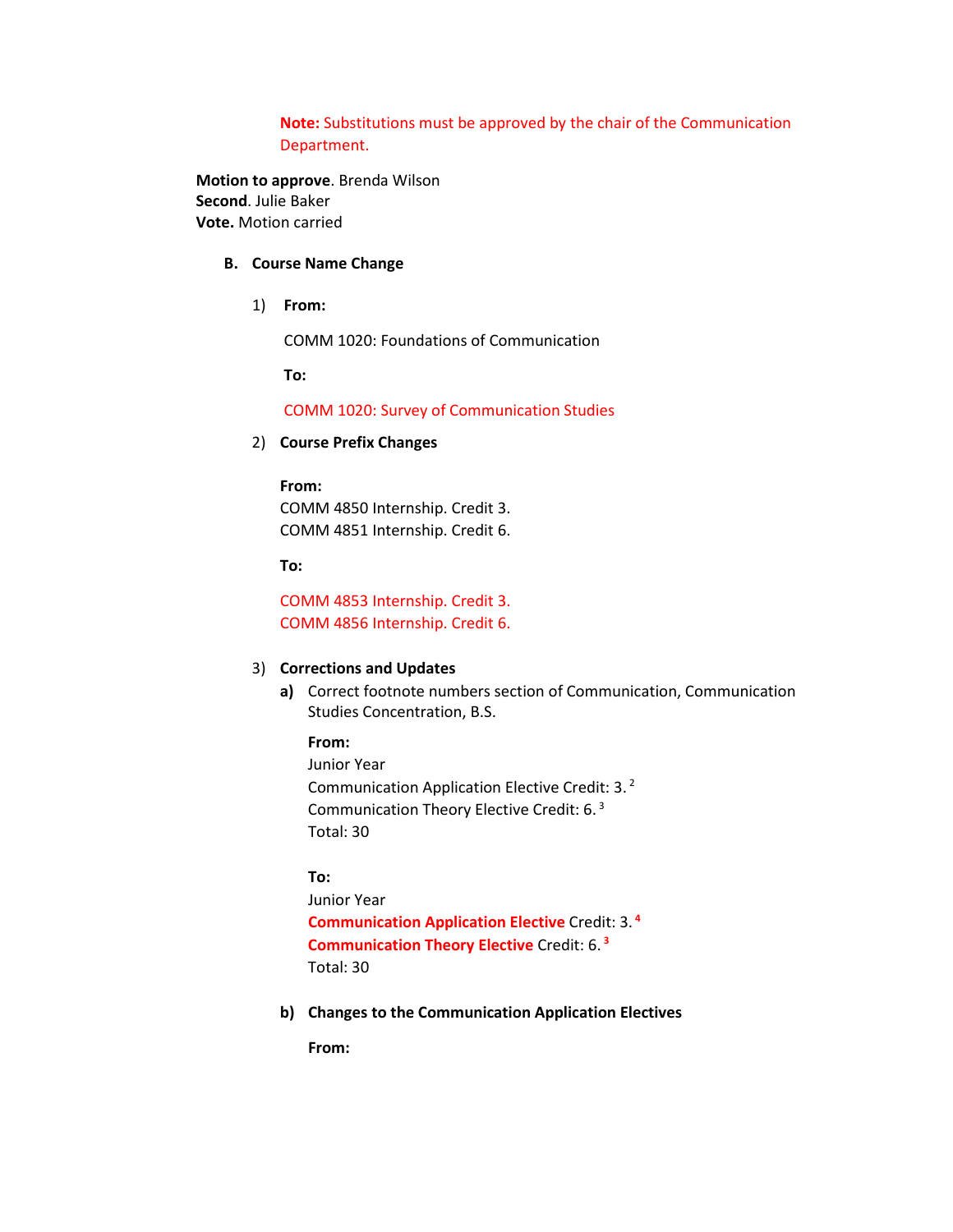- <sup>4.</sup> Students may choose from the following: COMM 2000, COMM 2800, COMM 3030, COMM 3130, COMM 3400, COMM 4540, COMM 4550, COMM 4603, COMM 4850, COMM 4900.
- **To:**
- 4. **Application Electives.** Students may choose from the following: **COMM 2000**, COMM 2800, COMM 3030, **COMM 3080**, COMM 3130, COMM 3400, COMM 4540, COMM 4550, **COMM 4601**, **COMM 4602**, COMM 4603, COMM 4850 **COMM 4853, COMM 4856**, COMM 4900, **COMM 4901**.

# **c) Justification:**

**Add** COMM4601, COMM 4602, COMM 4853, COMM 4856, and COMM 4901 to the Application Electives list.

- 1. COMM 4601, 4602, and 4603 are special topics classes. COMM 4603 is already included in the Application Electives. Adding COMM 4601 and 4602 will include all special topics classes.
- 2. COMM 4853 and 4856 are internship classes. COMM 4853 (previously 4850) is already included the Application Electives. Adding COMM 4856, Credit 6, would include all internship classes.
- 3. COMM 4901 Independent Study was omitted because of a typo.
- 4. Adding title to footnote clarifies the type of electives listed.

**Add** COMM 3080 Communication and Effective Teamwork to Application Electives. The course was originally listed incorrectly under Theory Electives.

**Remove** COMM 2000 Organizational Communication from the Application Electives. Number designation was changed to COMM 2075 and is a required course, not an Application Elective

#### 4) **Changes to the Communication Theory Electives**

**a) From:**

Students may choose from the following: COMM 3000, COMM 3080, COMM 3120, COMM 4030, COMM 4410, COMM 4430, COMM 4440, COMM 4603, COMM 4900.

**To:**

**Theory Electives.** Students may choose from the following: COMM 3000, **COMM 3080**, COMM 3120, COMM 4030, **COMM 4410**, **COMM 4420**, COMM 4430, COMM 4440, **COMM 4601, COMM 4602**, COMM 4603, COMM 4900, **COMM 4901**.

**b) Justification:**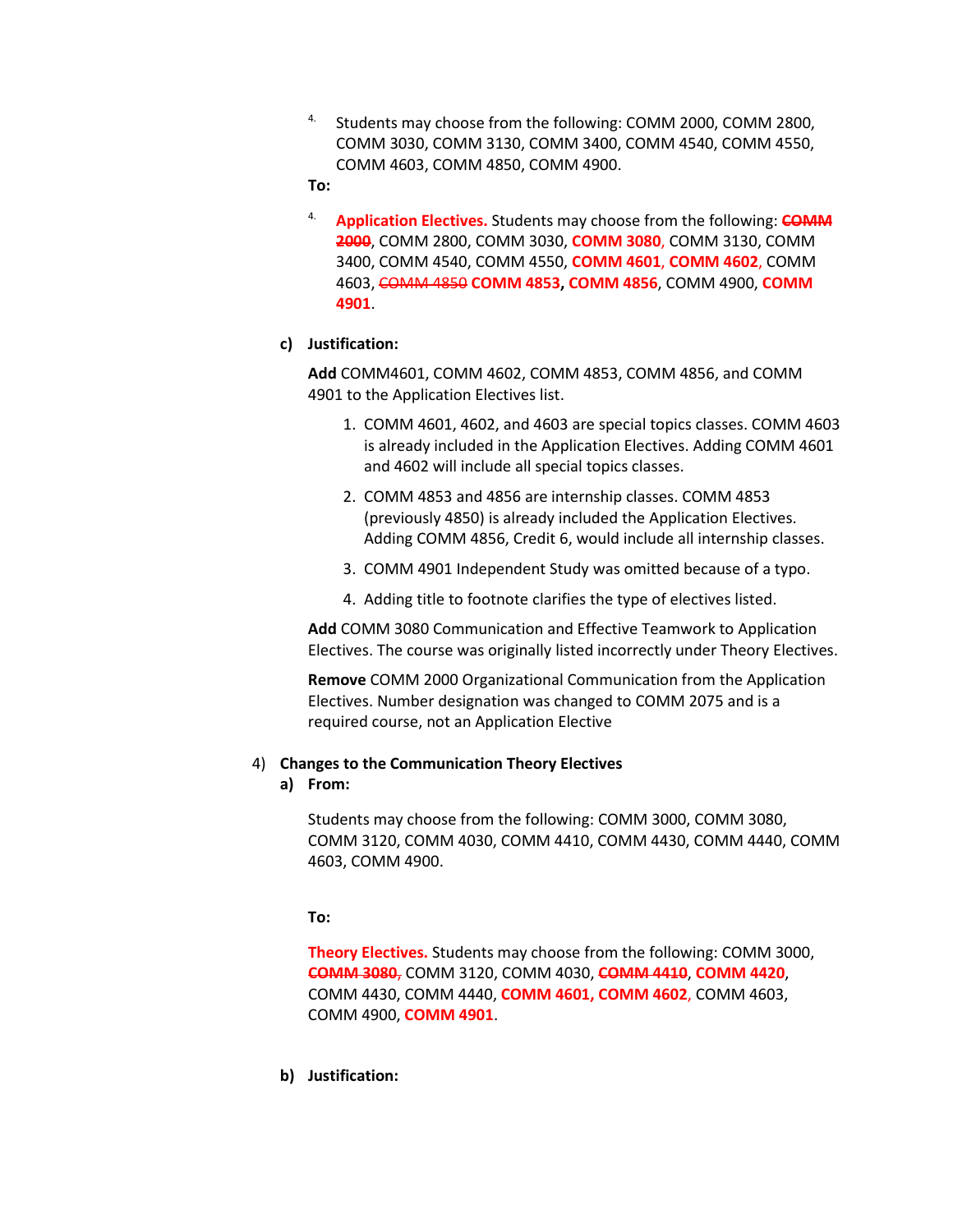**Add** COMM 4601, COMM 4602, and COMM 4901 to Communication Theory Electives list.

i. COMM 4601, 4602, and 4603 are special topics classes. COMM 4603 is already included in the Theory Electives. Adding COMM 4601 and 4602 will include all special topics classes.

**Remove** COMM 3080 Communication and Effective Teamwork from Theory Electives. Originally listed here incorrectly.

**Remove** COMM 4410 from Theory Electives. This course number was listed incorrectly when electives were established. Now COMM 4410 is a TN eCampus class and should not be part of this list.

**Add** COMM 4420 Advanced Organizational Communication to Theory Elective correcting the above error.

**Adding** title to footnote clarifies the type of electives listed

**Motion to approve**. Brenda Wilson **Second**. Lisa Zagumny **Vote.** Motion carried

## **8. English**

# **A. Course Additions.**

1) Add the following course to the list of ENGL electives within the Department of English's B.A.

Note: This course would also be included in the list of Creative Writing-related courses following the heading "Students in the Creative Writing Concentration take ENGL 3400 plus 12 hours from the following courses…."

ENGL 4460 – Literary Magazine Editing & The Iris Review Lec. 3. Credit 3.

Prerequisite: Grade of C or better in ENGL 3400 or prior consent of the instructor. Creation of a literary magazine annual edition from initial call for submissions through publication. Course may be repeated once provided the content is different.

## **2) Curriculum Change**

Change requirements in Creative Writing concentration so that ENGL 4460 is on the list of course options through which students can fulfill concentration requirements.

#### **From:**

Students in the Creative Writing Concentration take ENGL 3400 plus 12 hours from the following courses ENGL 4430, ENGL 4440, ENGL 4450, and ENGL 4620 (5620). (ENGL 4430, ENGL 4440, and ENGL 4450 may be repeated for credit provided the content is different each time.)

**To:**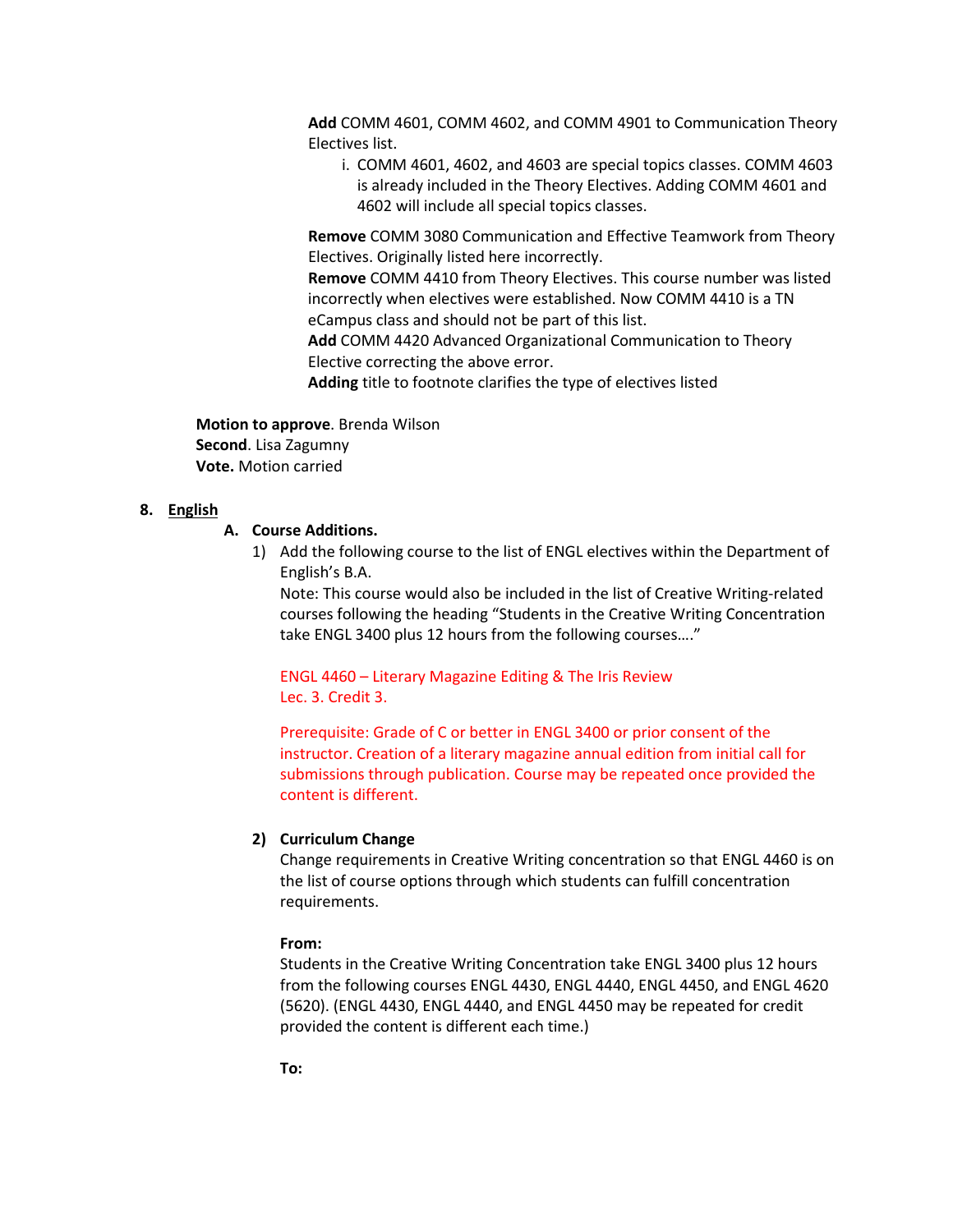Students in the Creative Writing Concentration take ENGL 3400 plus 12 hours from the following courses: ENGL 4430, ENGL 4440, ENGL 4450, ENGL 4460, and ENGL 4620 (5620). (ENGL 4430, ENGL 4440, and ENGL 4450 may be repeated for credit provided the content is different each time. ENGL 4460 may be repeated once provided the content is different.)

## Effective: Spring 2020

**Motion to approve**. Linda Null **Second**. Barry Stein **Vote.** Motion carried

#### **B. Course Title Change**

#### **From:**

THEA 2155—Voice and Diction. Spring (O). Lec. 3. Credit 3. Lecture, interactive course covering basic elements of voice production and articulation.

(O) and (E) Denote Odd and Even Years Respectively.

### **To:**

THEA 2155—Voice and Diction for Actors and Non-Actors. Lec. 3. Credit 3. Lecture, interactive course covering basic elements of voice production and articulation.

**Motion to approve**. Linda Null **Second**. Julie Baker **Vote.** Motion carried

# **9. History**

#### **A. Addition of New Course.**

# **HIST 3720 Survey of Mexican History**

**Catalog Description**: A survey of historical developments of Mexico. Lec. 3 Credit 3.

**Justification**: This course has been taught regularly as part of the HIST 4790- 4799 Latin American Studies course range. After review of our upper-division course offerings, the Department and particularly Dr. Susan Laningham, who teaches this Mexican history course, have determined that the course is more appropriate for the 3000-level designation, rather than the 4000-level. Additionally, campus resources provide better support for a 3000-level course rather than the current 4000-level. The primary difference is that 4000-level history courses require a paper of substantial length, while 3000-level courses may opt for other types of activities and requirements. The 3000-level course does not lessen the general rigor that the History Department brings to all of its courses.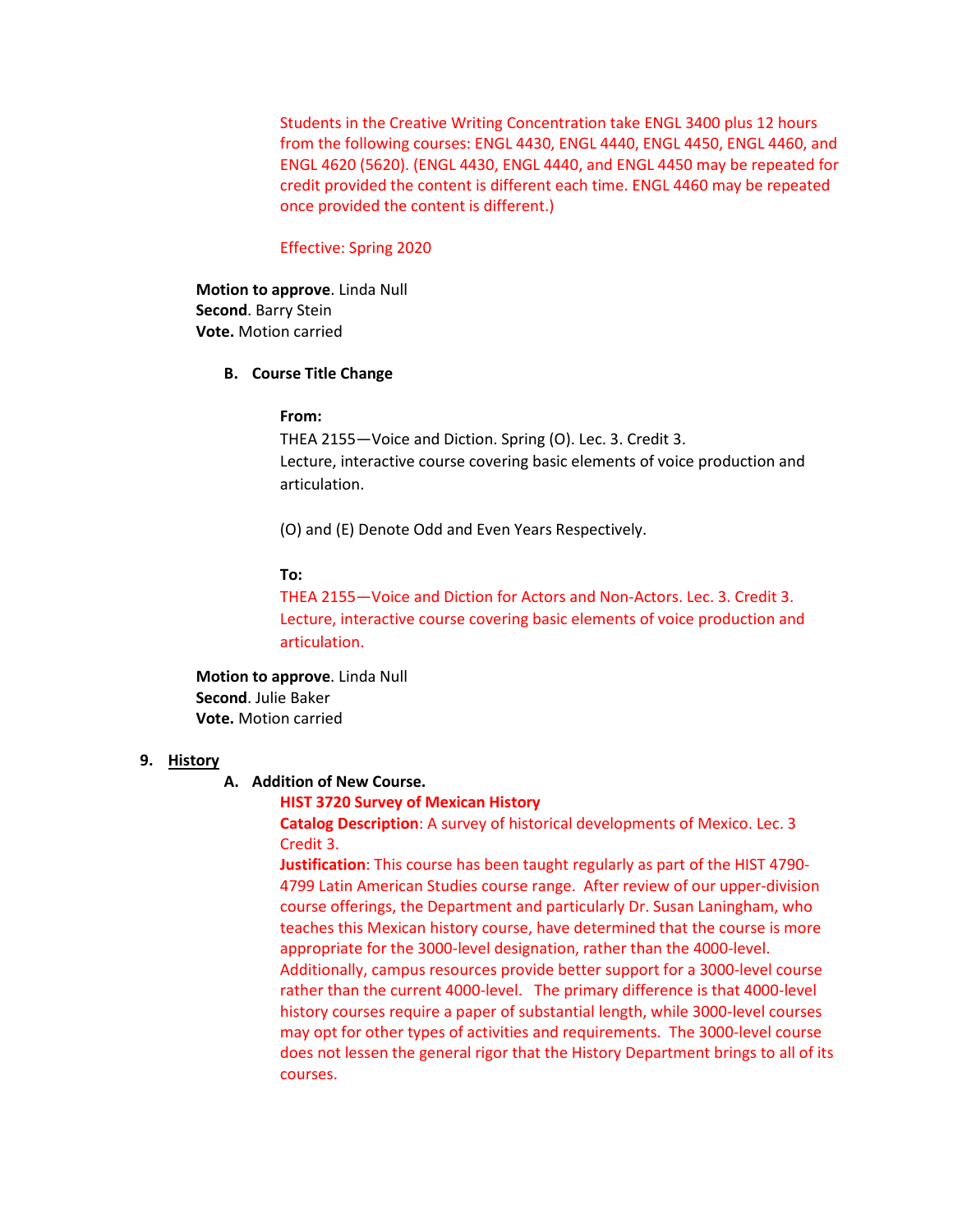**Motion to approve**. Jeff Roberts **Second**. Martin Sheehan **Vote.** Motion carried

# **10. Agriculture and Human Ecology**

# **A. Course changes.**

Increase in Lab Hours with a Reduction in Lecture Hours

## **From:**

AGRN 3300 - Organic Farming. Credit Hours: 3 Lec. 2. Credit 2.

An examination of organic crop production methods including improving the structure of soil and fertility, pest management, irrigation, season extension, vegetable and fruit crop production, harvesting, post-harvest handling and marketing techniques.

Lab. 2. Credit 1.

Practical applications of organic crop production methods.

# **To:**

AGRN 3300 - Organic Farming. Credit Hours: 3 Lec. 1. Credit 1. An examination of organic crop production methods including improving the structure of soil and fertility, pest management, irrigation, season extension, vegetable and fruit crop production, harvesting, post-harvest handling and marketing techniques. Lab. 4. Credit 2. Practical applications of organic crop production methods.

**Motion to approve**. Jim Baier **Second**. Lisa Zagumny **Vote.** Motion carried

## **B. Curriculum changes.**

## *Freshman Year (31 – 33 hrs.):*

Fall: No changes **15-17 hrs.** Spring: Add AGET 1500 and remove the pick one math option. **16 hrs.**

## *Sophomore Year (31hrs.):*

- Fall: Change select one from BIOL 1010, BIOL 1020, BIOL 1123, BIOL, 2310, PHYS 2010, PHYS 2020 to BIOL 1010, BIOL 1020, **BIOL 1113**, BIOL 1123, BIOL, 2310, PHYS 2010, PHYS 2020 **16 hrs**.
- Spring: AGHE 2022 (2 hrs.) is moved from spring semester senior year to spring semester sophomore year, remove MET 2000 (1 hr) from the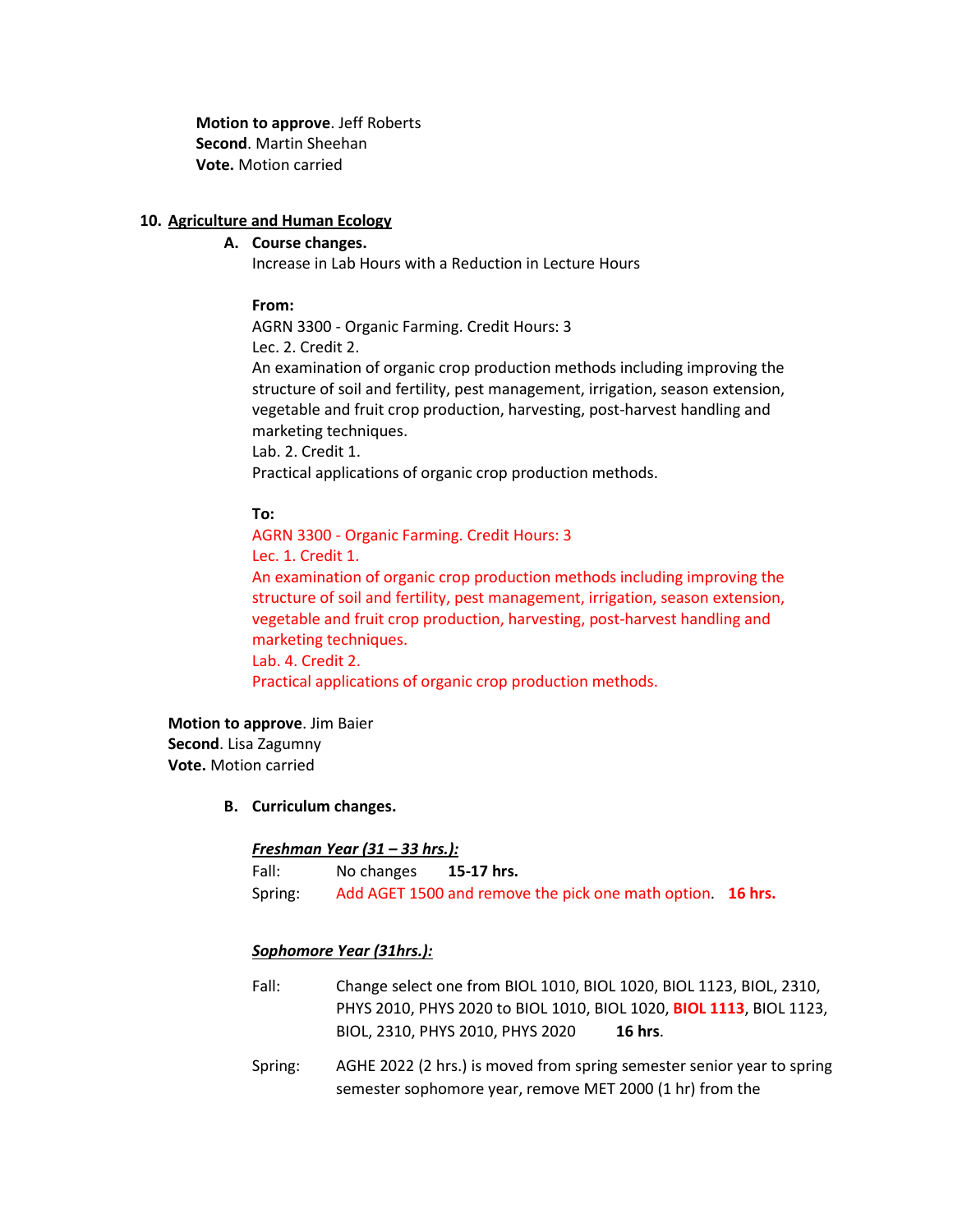curriculum, and, change select one from BIOL 1010, BIOL 1020, BIOL 1123, BIOL, 2310, PHYS 2010, PHYS 2020 **to** BIOL 1010, BIOL 1020, **BIOL 1113**, BIOL 1123, BIOL, 2310, PHYS 2010, PHYS 2020 **16 hrs. to 15 hrs.**

# *Junior Year (30 hrs.):*

- Fall: Add AGET 3540 and remove the Upper Division Agriculture Elective **15 hrs**.
- Spring: No changes **15 hrs.**

# *Senior Year (27 – 29 hrs.):*

- Fall: Removed AGET 4610 and added AGET 4620. Moved AGHE 3000 or AGHE 3200 or AGHE 3275 to fall semester senior year instead of spring semester senior year thus adding 3 hrs. **12 hrs. to 15 hrs**.
- Spring: Added AGET 4850 (3 hrs.) , moved AGHE 3000 or AGHE 3200 or AGHE 3275 to fall semester senior year, moved AGHE 2022 to spring semester sophomore year. and, changed select one from AGET 3510, AGET 3560, AGET 3565, AGET 4620, AGET 4940, AGET 4950, AGET4960, AGET 4970, AGET 4980, AGET 4920, AGET3940, AGET 3950, AGET 3960 **to select one from** AGET 3510, AGET 3560, AGET 3565, **AGET 4510, AGET 4520, AGET 4540**, AGET 4620, AGET 4940, AGET 4950, AGET4960, AGET 4970, AGET 4980, AGET 4920, AGET3940, AGET 3950, AGET 3960, and removed AGHE 4500 (1 hr.) thus requiring a 0 to 1 hour elective. **12 - 14 hrs.**

**Motion to approve**. Jim Baier **Second**. Lisa Zagumny **Vote.** Motion carried

## **11. Chemical Engineering**

## **A. Course Additions.**

1) CHE 3735 ChE Operations

Lec. 2 Credit 2

Prerequisites: Minimum grade of C in CHE 2015

Catalog Description: Decision-making techniques as applied to management of chemical processing plants.

Note: This course is currently being offered as CHE 3730 (Lec. 3 Credit 3). In a couple of years the course number ChE 3730 will be proposed for deletion during a later curriculum meeting.

Effective: Spring 2020

- 2) CHE 4250 ChE Capstone Laboratory
	- Lab. 4 Credit 2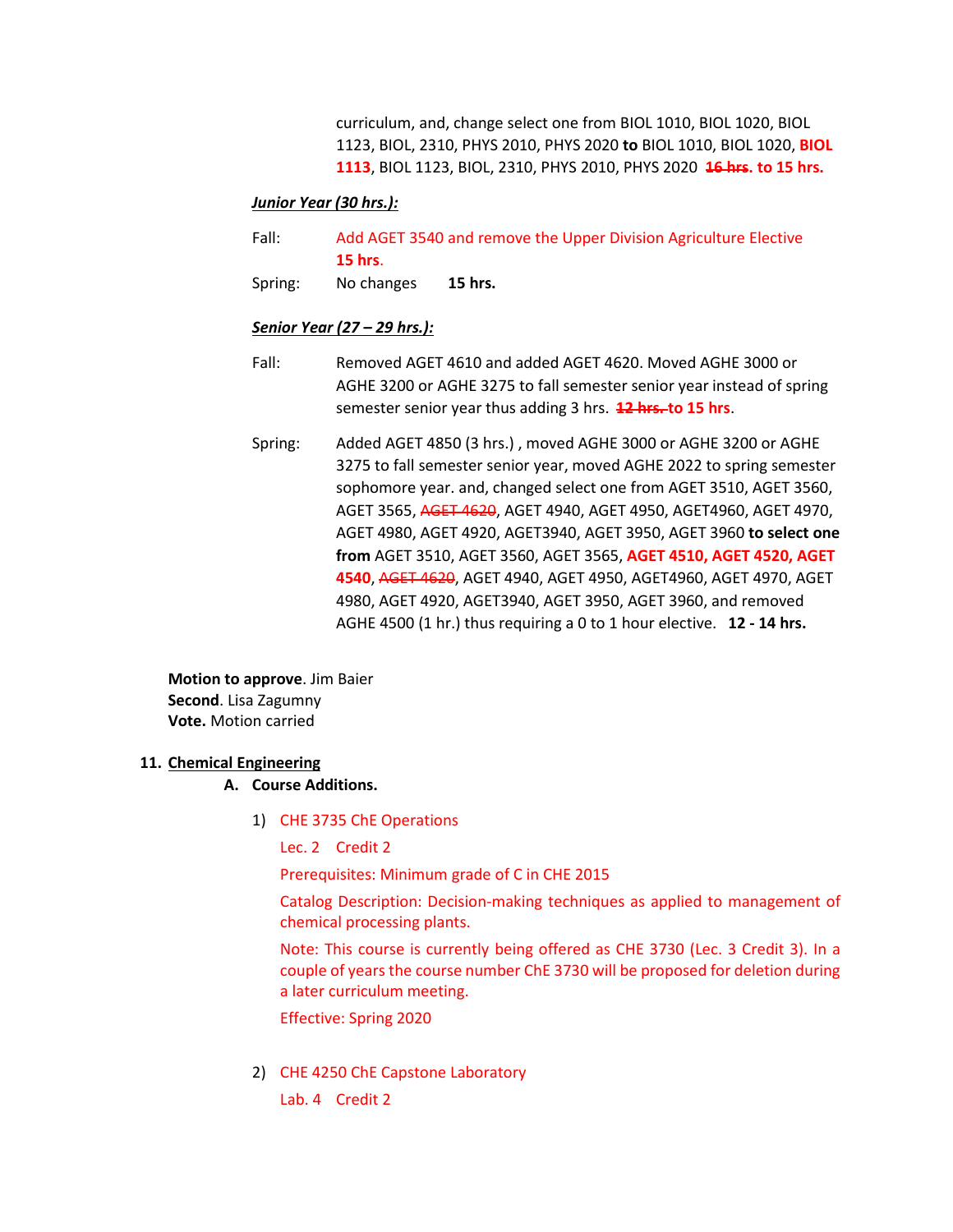Prerequisites: CHE 3010, CHE 3021, CHE 3735, CHE 3111, CHE 3121, CHE 4131 (5131), CHE 4410, CHE 4210 (5210), CHEM 3010, CHEM 3020

Catalog Description: Project serves as a culminating experience for the student. Project content varies depending on the interests of the student, project team, and project sponsors. Projects serve to integrate junior and senior level coursework, promote an understanding of professional communication and the development of project management skills. The overall goal of this course is to give the student experiential learning in experimental design as it applies to chemical production unit operations, and to provide reinforcement of the integration of theories learned in chemical engineering core courses towards practical assessment of unit operation including statistical analysis and interpretation.

Note: This course is currently being offered as CHE 4240 (Lab 3 Credit 1). In a couple of years the course number ChE 4240 will be proposed for deletion during a later curriculum meeting.

Effective: Spring 2020

**Motion to approve**. Pedro Arce **Second**. Lisa Zagumny **Vote.** Motion carried

## **12. Electrical and Computer Engineering**

#### **A. Course Changes.**

#### **1) From:**

ECE 2011. Electrical Engineering Lab I. Lab. 3. Credit 1.

Prerequisite: C or better in CSC 1300, C or better in MATH 1920, C or better in MATH 2010, C or better in MATH 2120, and either C or better in ECE 2010 or C or better in ECE 2850 (ECE 2010, ECE 2850, and/or MATH 2120 may be taken concurrently). Introduction to electrical and electronic components, circuits, test equipment, and measurement techniques.

#### **To:**

ECE 2011. Electrical Engineering Lab I. Lab. 3. Credit 1.

Prerequisite: Either C or better in CSC 1300 or C or better in ENGR 2121; C or better in MATH 1920; C or better in MATH 2010; C or better in MATH 2120; and either C or better in ECE 2010 or C or better in ECE 2850 (ECE 2010, ECE 2850, and/or MATH 2120 may be taken concurrently). Introduction to electrical and electronic components, circuits, test equipment, and measurement techniques.

# **2) From:**

ECE 2110. Introduction to Digital Systems. Lec. 3. Credit 3. Prerequisite: C or better in CSC 1300. Basic concepts in the design and analysis of digital systems.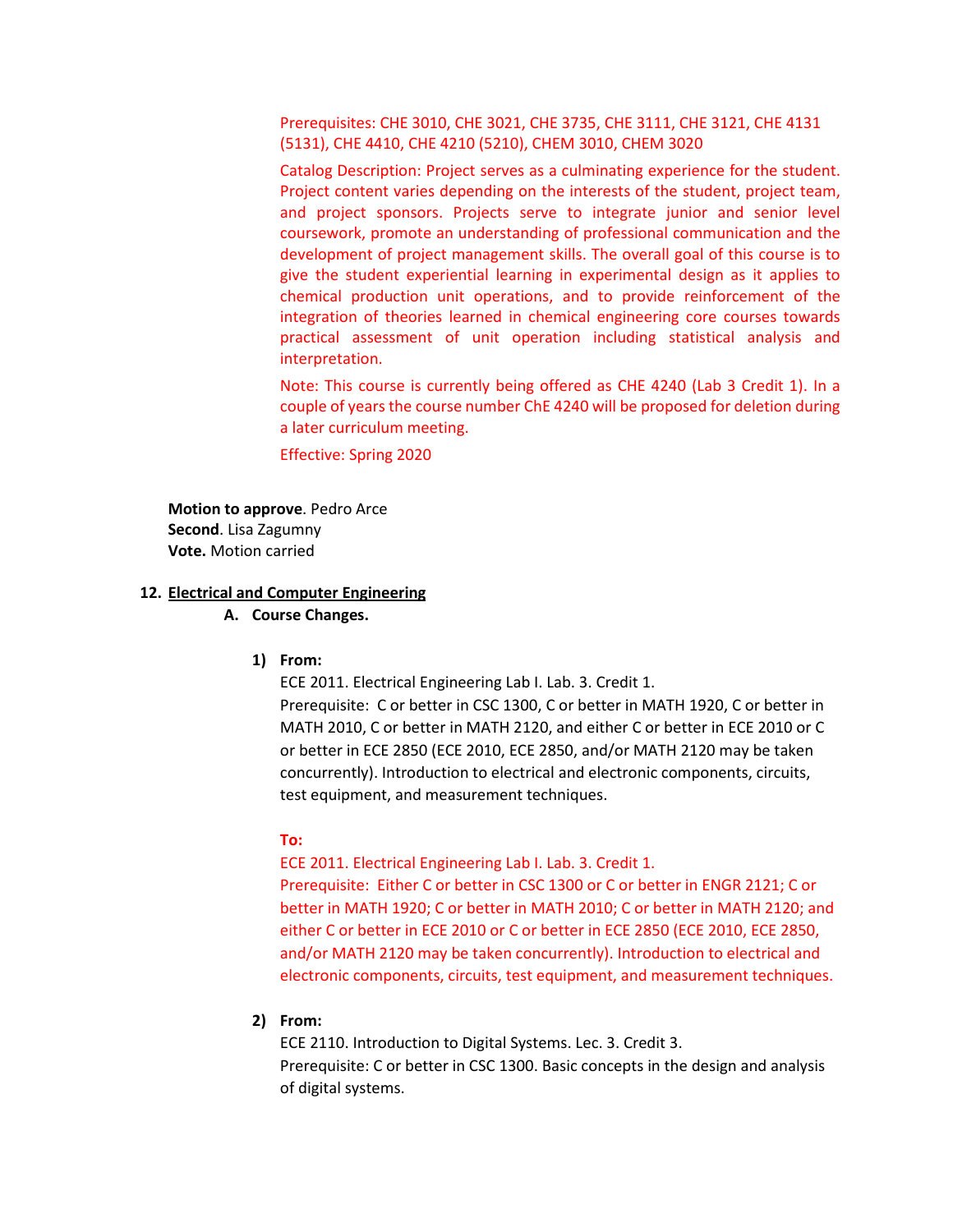Number systems and codes. Combinational circuit analysis and design using Boolean algebra. Sequential logic circuit analysis and design.

#### **To:**

ECE 2110. Introduction to Digital Systems. Lec. 3. Credit 3. Prerequisite: Either C or better in CSC 1300 or C or better in ENGR 2121. Basic concepts in the design and analysis of digital systems. Number systems and codes. Combinational circuit analysis and design using Boolean algebra. Sequential logic circuit analysis and design.

**Motion to approve**. Charles Carnal **Second**. Julie Baker **Vote.** Motion carried

## **13. Environmental Studies**

**A. Curriculum Changes.**

1) **Environmental and Sustainability Studies, Environmental Concentration, Biology, B.S.** 

**Freshman Year First Semester** BIOL 1010 - Introduction to Biology Credit: 4. or BIOL 1113 - General Biology I Credit: 4.

CHEM 1010 - Introductory Chemistry I Credit: 4. or CHEM 1110 - General Chemistry I Credit: 4.

ENGL 1010 - English Composition I Credit: 3. ESS 1020 - Connections to Environmental and Sustainability Studies Credit: 1.

MATH 1130 - College Algebra Credit: 3. or MATH 1830 - Applied Calculus Credit: 3. or MATH 1910 - Calculus I Credit: 4. Total: 15 – 16

# **Second Semester**

BIOL 1020 - Diversity of Life Credit: 4. CHEM 1020 - Introductory Chemistry II Credit: 4.

ENGL 1020 - English Composition II Credit: 3. ESS 1100 - Introduction to Environmental Studies Credit: 3. GEOL 1045 - Earth Environment, Resources and Society Credit: 4. Electives Credit: 3. Total: 13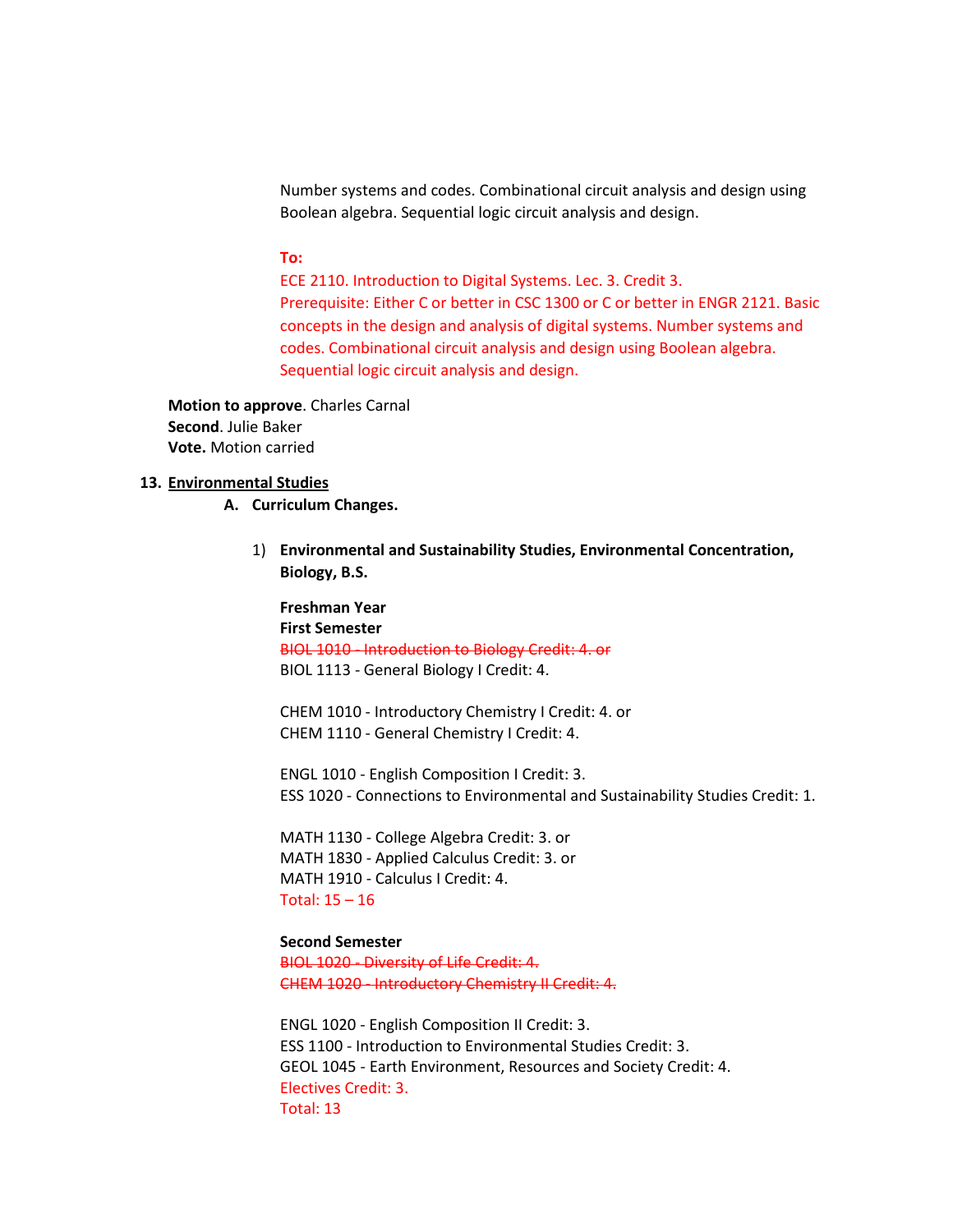## **Sophomore Year**

**First Semester**

ENGL 2130 - Topics in American Literature Credit: 3. or ENGL 2235 - Topics in British Literature Credit: 3. or ENGL 2330 - Topics in World Literature Credit: 3.

HIST 2010 - Early United States History Credit: 3. Humanities/Fine Arts Elective Credit: 3. PHIL 1030 - Introduction to Philosophy Credit: 3. SOC 1010 - Introduction to Sociology Credit: 3. Total: 15

#### **Second Semester**

AGRN 2300 - Soils Credit: 3. AGRN 2310 - Soil Chemical Properties Credit: 1. ESS 3710 - Chemistry and the Environment Credit: 3. BIOL 1123 - General Biology II Credit: 4.

COMM 2025 - Fundamentals of Communication Credit: 3. or PC 2500 - Communicating in the Professions Credit: 3.

ECON 2010 - Principles of Microeconomics Credit: 3. HIST 2020 - Modern United States History Credit: 3. Total: 16

# **Junior Year First Semester** BIOL 3120 - General Ecology Credit: 3. or BIOL 3130 - General Ecology Credit: 4.

ESS 3000 - Introduction to Environmental Law Credit: 3.

MATH 3070 - Statistical Methods I Credit: 3. or BIOL 4220 (5220) – Biostatistics Credit: 3.

PHYS 2010 - Algebra-based Physics I Credit: 4. Electives Credit: 1. Total: 14 – 15

## **Second Semester** BIOL 2310 - General Botany Credit: 4.

AGRN 3000 Soils Credit: 4

CHEM 4710 (5710) - Environmental Chemistry Credit: 3. or ESS 3710 - Chemistry and the Environment Credit: 3.

GEOG 3200 - Water Resources Credit: 3.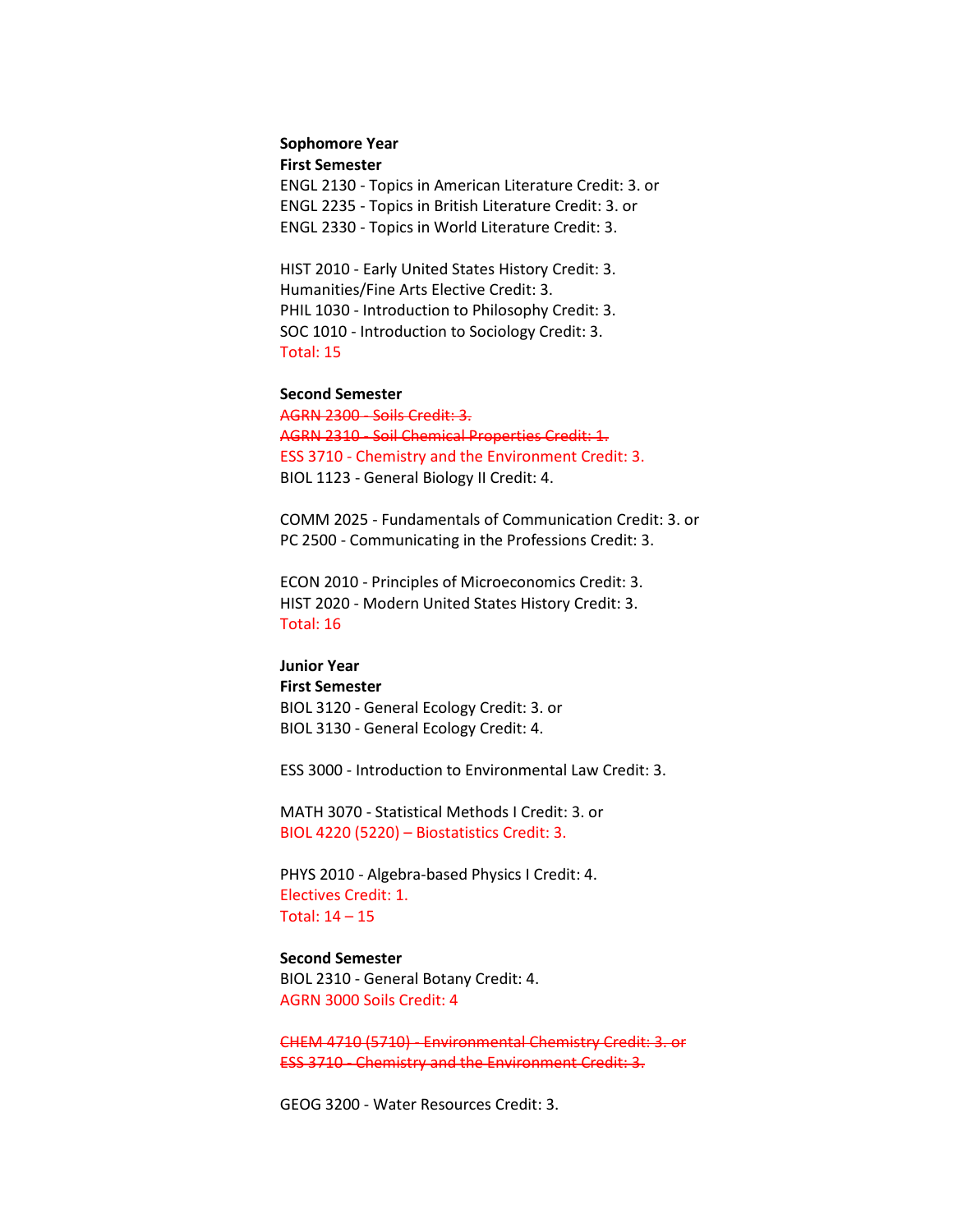HIST 3900 - Environmental History Credit: 3. SOC 3600 - Environmental Sociology Credit: 3. Total: 17

# **Senior Year**

**First Semester** AGBE 4120 (5120) - Natural Resource Economics Credit: 3.

BIOL 3140 - Cellular Biology Credit: 4. or BIOL 3200 - General Microbiology Credit: 4. or BIOL 3810 - General Genetics Credit: 4.

#### Biology Option Elective Credit: 6 – 7 1.

ESS 4001 - Society and the Environment: Capstone Experience Part 1. Credit: 3. Total: 16 – 17

# **Second Semester**

Biology Option Electives Credit: 6 1. Electives Credit: 3 – 4. ESS 4002 - Society and the Environment: Capstone Experience Part 2. Credit: 3. Total: 12 – 13.

# **Note:**

1 Biology Option Elective One of the following:

AGHT 3450 Dendrology

BIOL 3240 Field Botany

BIOL 4330 (5330) Plant Ecology

## ESS 4900 Internship

One of the following:

GEOL 2000 Earth Evolution and Life History

WFS 4500 (5500) National Wildlife Policy

WFS 4730 (5730) Conservation Biology

ESS 4300 Environmental Management Systems

One of the following:

BIOL 4650 (5650) Marine Biology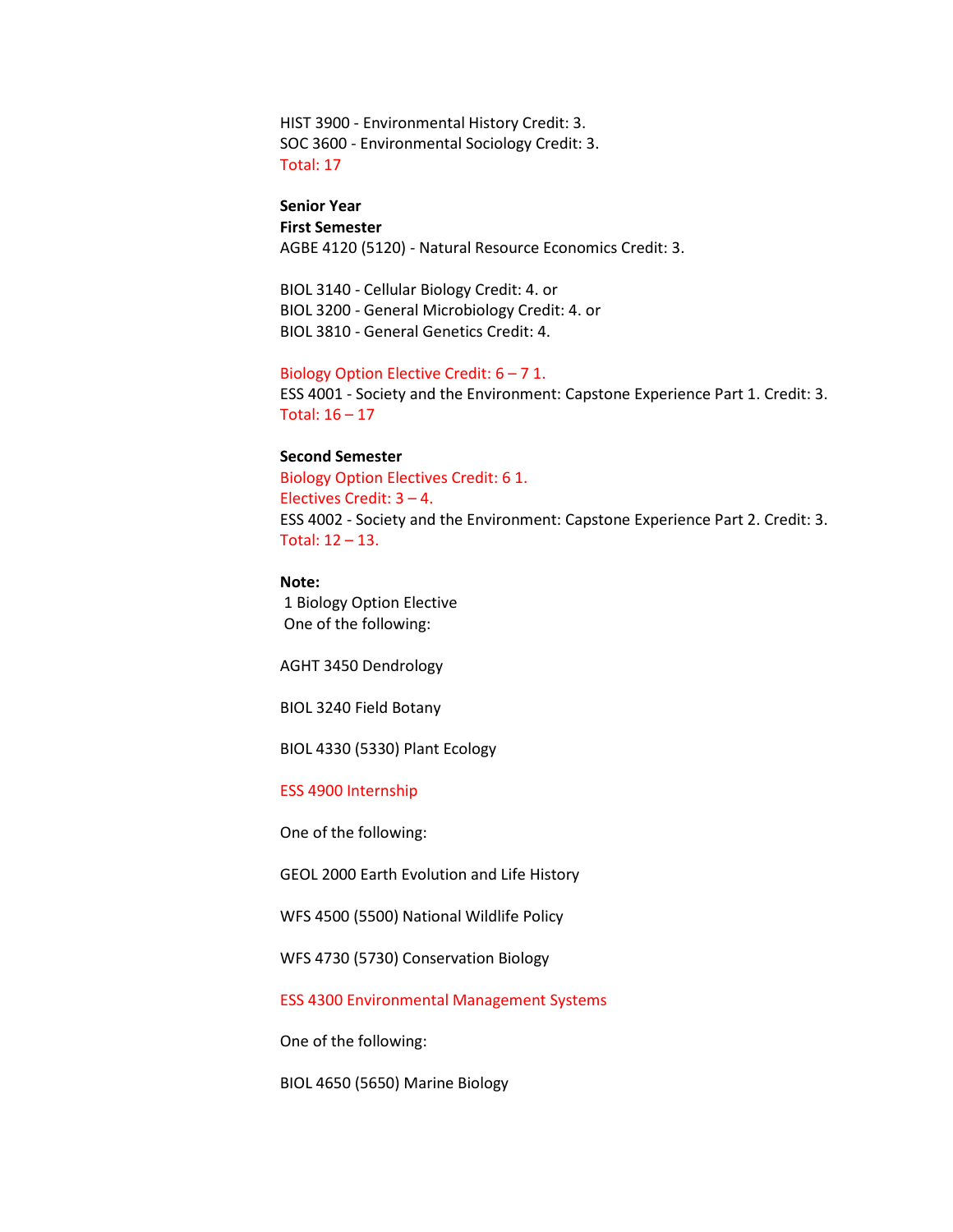BIOL 4840 (5840) Limnology

BIOL 4130 (5130) Environmental Microbiology

One of the following:

BIOL 3330 Entomology BIOL 4230 (5230) Animal Behavior

BIOL 4610 (5610) Invertebrate Zoology

BIOL 4630 (5630) Ornithology

BIOL 4810 (5810) Ichthyology

BIOL 4820 (5820) Mammalogy

BIOL 4830 (5830) Herpetology

2) **Environmental and Sustainability Studies, Environmental Science Concentration, Chemistry, B.S.**

**Freshman Year First Semester** CHEM 1110 - General Chemistry I Credit: 4. ENGL 1010 - English Composition I Credit: 3. ESS 1020 - Connections to Environmental and Sustainability Studies Credit: 1. Humanities/Fine Arts Elective Credit: 3.

MATH 1130 - College Algebra Credit: 3. or

MATH 1830 - Applied Calculus Credit: 3. or MATH 1910 - Calculus I Credit: 4.

Electives Credit:  $1 - 2$ . Total: 16

# **Second Semester**

BIOL 1020 - Diversity of Life Credit: 4. CHEM 1120 - General Chemistry II Credit: 4. ENGL 1020 - English Composition II Credit: 3. ESS 1100 - Introduction to Environmental Studies Credit: 3. Electives Credit: 1 – 2. Total: 15 – 16

**Sophomore Year First Semester** CHEM 3010 - Organic Chemistry I Credit: 4.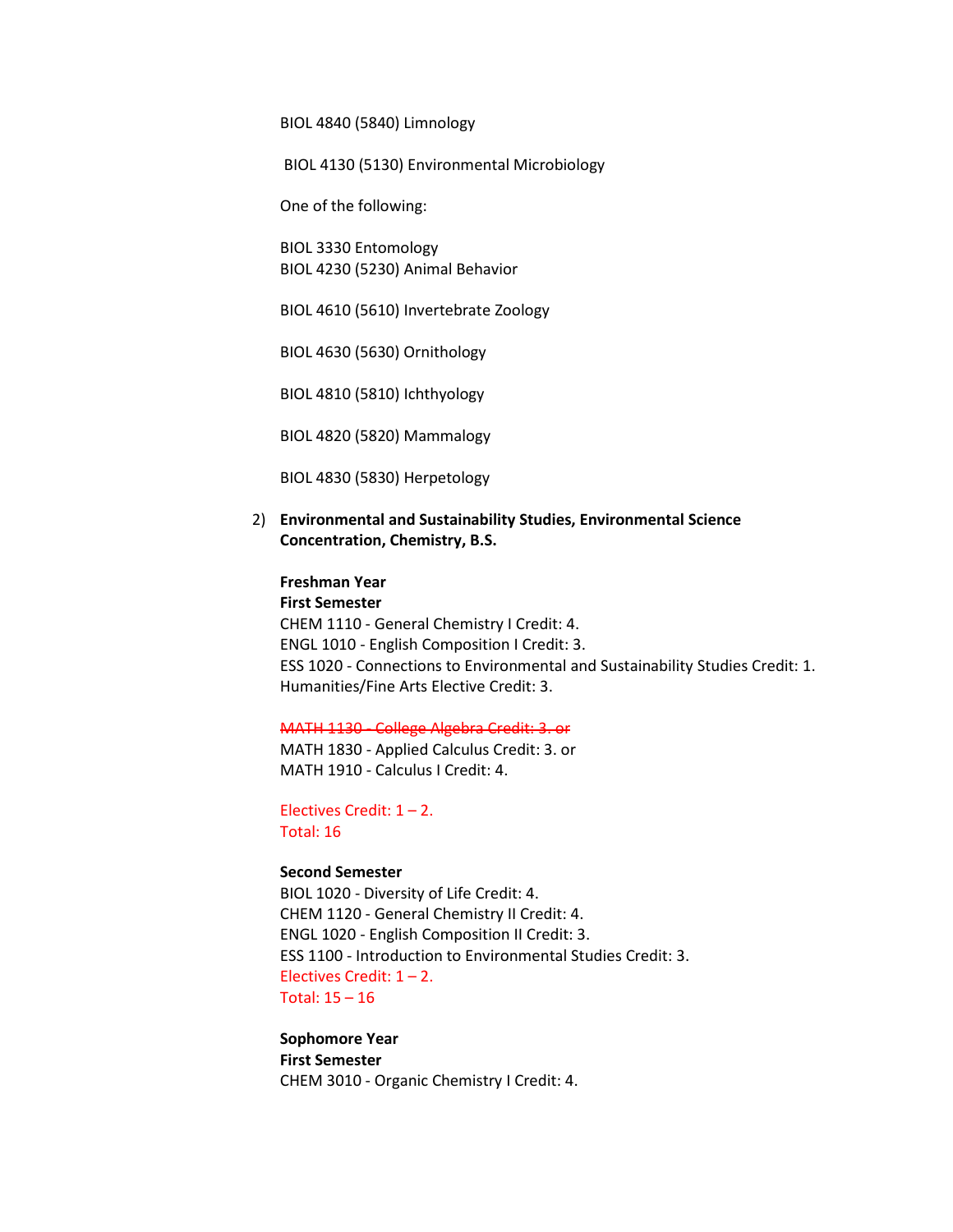ENGL 2130 - Topics in American Literature Credit: 3. or ENGL 2235 - Topics in British Literature Credit: 3. or ENGL 2330 - Topics in World Literature Credit: 3.

GEOL 1045 - Earth Environment, Resources and Society Credit: 4. PHIL 1030 - Introduction to Philosophy Credit: 3. Total: 14

## **Second Semester**

COMM 2025 - Fundamentals of Communication Credit: 3. or PC 2500 - Communicating in the Professions Credit: 3.

AGRN 2300 - Soils Credit: 3. AGRN 2310 - Soil Chemical Properties Credit: 1. AGRN 3000 – Soils Credit: 4. CHEM 3020 - Organic Chemistry II Credit: 4. ECON 2010 - Principles of Microeconomics Credit: 3. SOC 1010 - Introduction to Sociology Credit: 3. Total: 17

# **Junior Year**

**First Semester** BIOL 3120 - General Ecology Credit: 3. or BIOL 3130 - General Ecology Credit: 4.

CHEM 3410 - Quantitative Analysis Credit: 4. ESS 3000 - Introduction to Environmental Law Credit: 3.

MATH 3070 - Statistical Methods I Credit: 3. or BIOL 4220 (5220) – Biostatistics Credit: 3.

PHYS 2010 - Algebra-based Physics I Credit: 4. Total: 17 – 18

#### **Second Semester**

CHEM 3500 - Elements of Physical Chemistry Credit: 3. GEOL 3200 - Water Resources Credit: 3. HIST 2010 - Early United States History Credit: 3. HIST 3900 - Environmental History Credit: 3. SOC 3600 - Environmental Sociology Credit: 3. Total: 15

# **Senior Year**

# **First Semester**

AGBE 4120 (5120) - Natural Resource Economics Credit: 3. CHEM 4710 (5710) - Environmental Chemistry Credit: 3. ESS 4001 - Society and the Environment: Capstone Experience Part 1. Credit: 3. HIST 2020 - Modern United States History Credit: 3.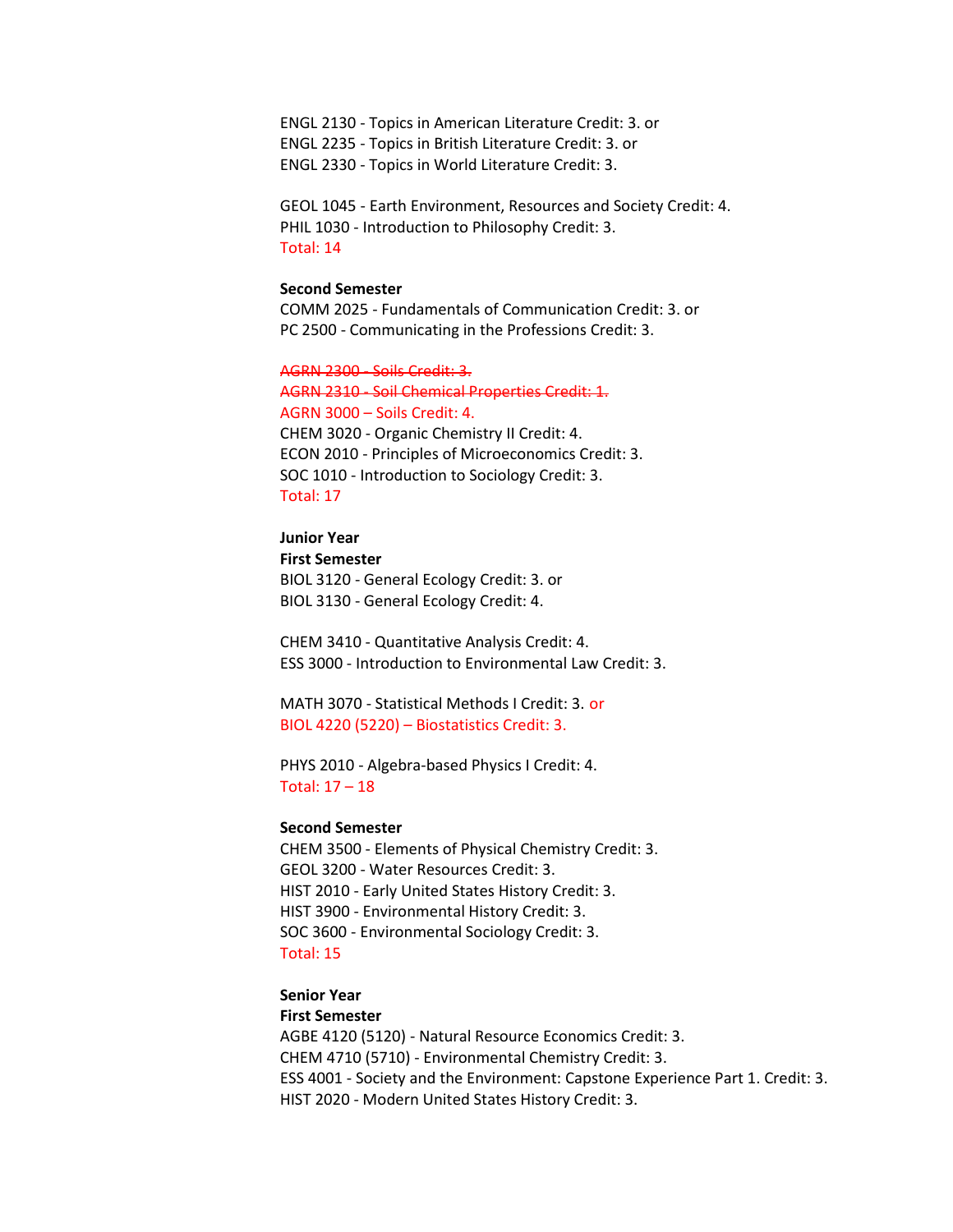# Total: 12

## **Second Semester**

CHEM 4720 (5720) - Advanced Environmental Chemistry Credit: 3. Chemistry Option Electives Credit: 5 – 8 1. ESS 4002 - Society and the Environment: Capstone Experience Part 2. Credit: 3. Electives Credit: 2 – 5. Total: 12 – 16

Note:

1 Chemistry Option Elective Two of the following:

GEOL 4100 Environmental Sedimentology

GEOL 4650 (5650) Applied Geochemistry

GEOL 4711 (5711) Hydrogeology

GEOG 4510 (5510) - Theory of GIS I

GEOG 4650 (5650) Environmental Applications of GIS

*GEOG 4511 Directive Elective* 

AGRN 3230 Environmental Soil Science

AGRN 4220 (5220) Environmental Soil Chemistry

BIOL 4130 (5130) Environmental Microbiology

BIOL 4840 (5840) Limnology

BIOL 4850 (5850) Applied Microbiology

WFS 4500 (5500) National Wildlife Policy

WFS 4730 (5730) Conservation Biology

CHEM 4720 (5720) Advanced Environmental Chemistry

CHEM 4992 Undergraduate Research

ESS 4900 Internship

ESS 4300 Environmental Management Systems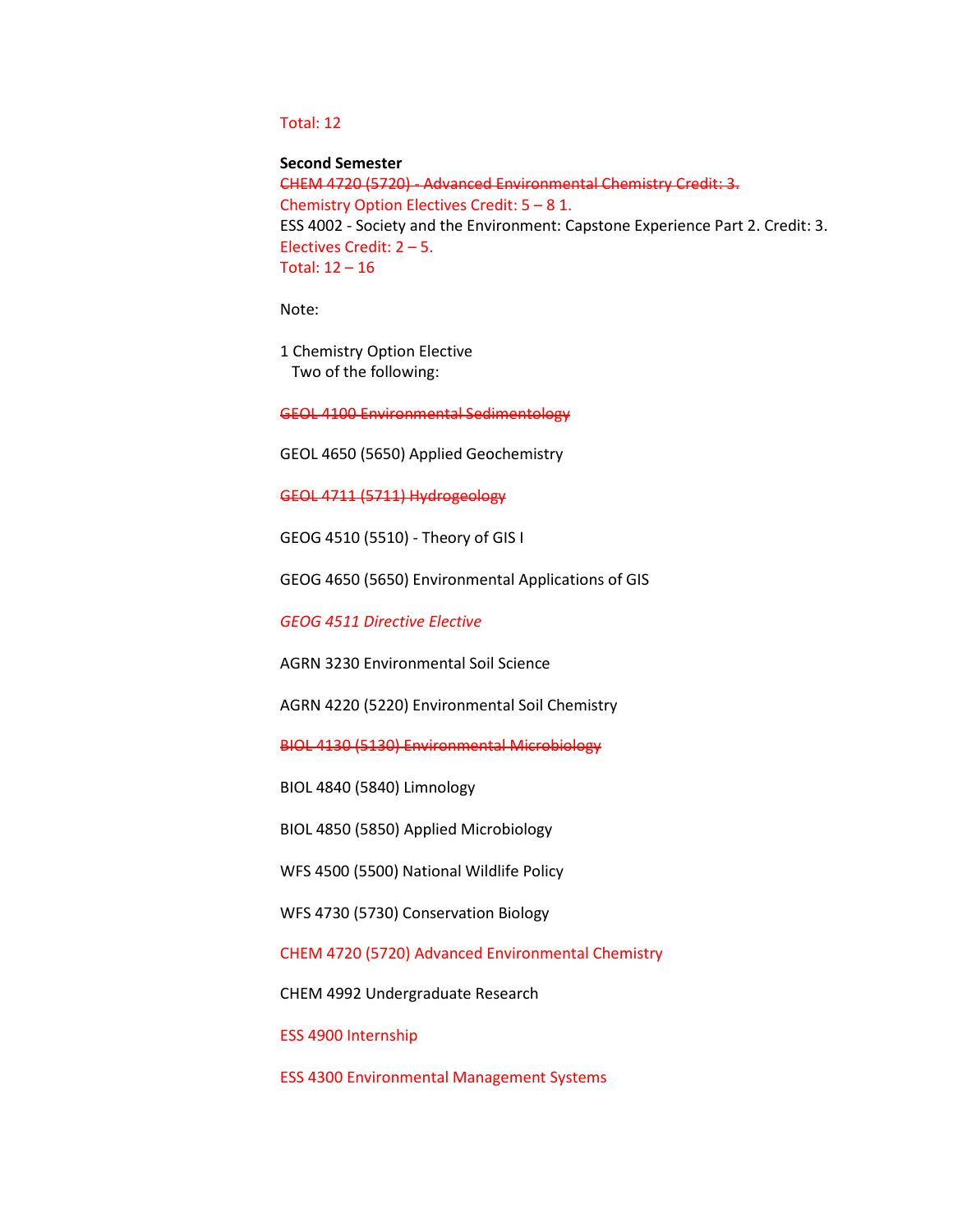*\*Friendly Amendment: GEOG 4511 should also be listed as a direct elective after the GEOG 4650 (5650) Environmental application of GIS course for the Chemistry concentration.* 

> 3) **Environmental and Sustainability, Environmental Science Concentration, Natural Resources, B.S. Freshman Year First Semester** BIOL 1020 - Diversity of Life Credit: 4. ENGL 1010 - English Composition I Credit: 3. ESS 1020 - Connections to Environmental and Sustainability Studies Credit: 1. ESS 1100 - Introduction to Environmental Studies Credit: 3. GEOL 1045 - Earth Environment, Resources and Society Credit: 4.

MATH 1130 - College Algebra Credit: 3. or MATH 1830 - Applied Calculus Credit: 3. or MATH 1910 - Calculus I Credit: 4. SOC 1010 - Introduction to Sociology Credit: 3. Total: 14-15

## **Second Semester**

BIOL 1020 - Diversity of Life Credit: 4. CHEM 1010 - Introductory Chemistry I Credit: 4. or CHEM 1110 - General Chemistry I Credit: 4.

Electives Credit: 5-6. ENGL 1020 - English Composition II Credit: 3. Humanities/Fine Arts Elective Credit: 3. ESS 1100 - Introduction to Environmental Studies Credit: 3. SOC 1010 - Introduction to Sociology Credit: 3. Total: 15-16 13

# **Sophomore Year**

**First Semester** CHEM 1010 - Introductory Chemistry I Credit: 4. or CHEM 1110 - General Chemistry I Credit: 4. AGBE 2010 - World Food and Society Credit: 3.

ENGL 2130 - Topics in American Literature Credit: 3. or ENGL 2235 - Topics in British Literature Credit: 3. or ENGL 2330 - Topics in World Literature Credit: 3.

GEOL 1045 - Earth Environment, Resources and Society Credit: 4. HIST 2010 - Early United States History Credit: 3. Humanities/Fine Arts Elective Credit: 3. PHIL 1030 - Introduction to Philosophy Credit: 3. Total: 16

**Second Semester**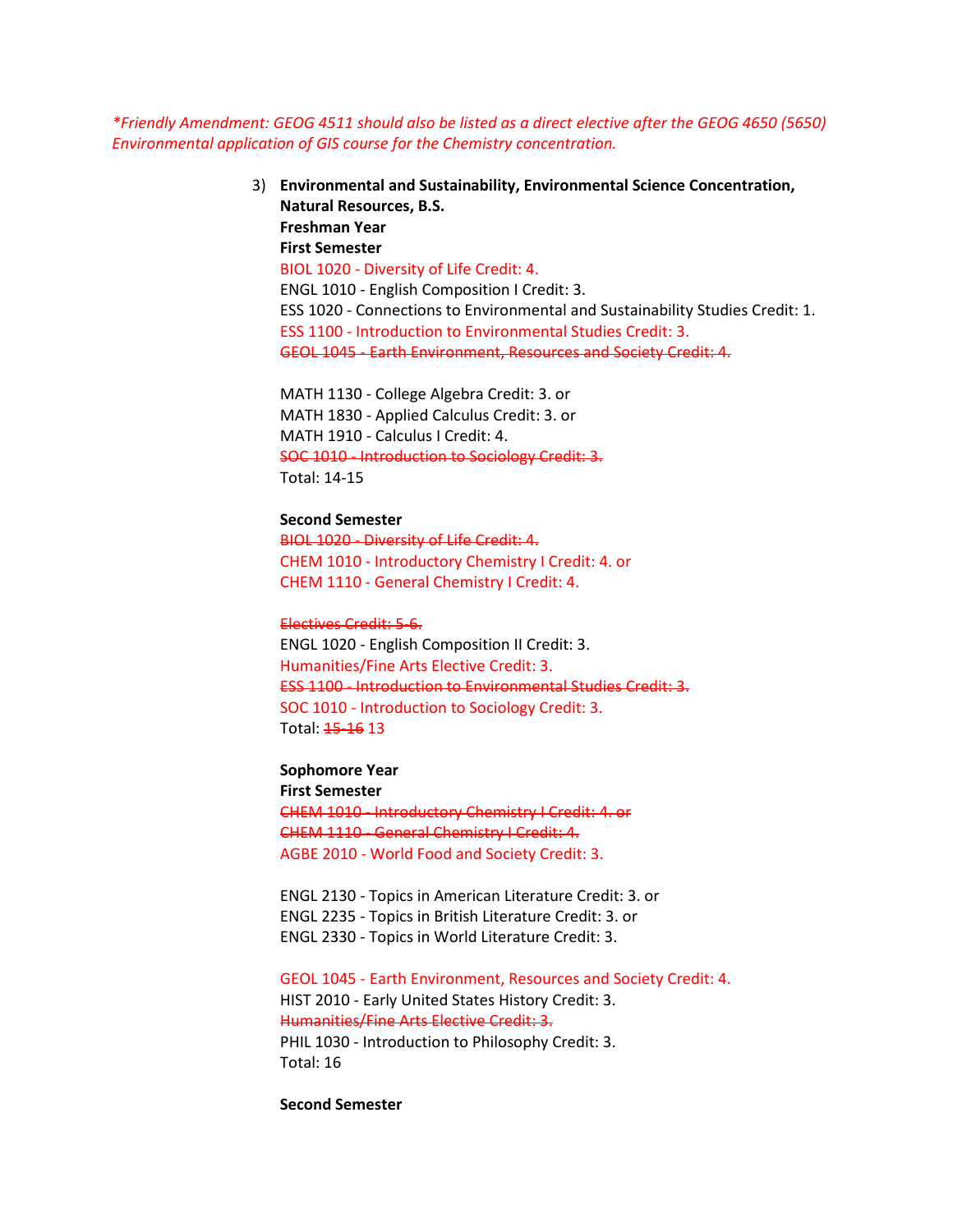COMM 2025 - Fundamentals of Communication Credit: 3. or PC 2500 - Communicating in the Professions Credit: 3.

ECON 2010 - Principles of Microeconomics Credit: 3. ESS 3710 - Chemistry and the Environment Credit: 3. or CHEM 4710 (5710) - Environmental Chemistry Credit: 3. HIST 2020 - Modern United States History Credit: 3. PHYS 2010 - Algebra-based Physics I Credit: 4. Total: 16

**Junior Year First Semester** AGBE 2010 - World Food and Society Credit: 3. Directed Elective Credit: 3. Directed Elective Credit: 6.<sup>1</sup> Elective Credit:  $4-2$ ,  $2-6$ . ESS 3000 - Introduction to Environmental Law Credit: 3.

MATH 3070 - Statistical Methods I Credit: 3. or BIOL 4220 (5220) – Biostatistics Credit: 3.

Total:  $13 - 14 - 18$ 

#### **Second Semester**

AGRN 2300 - Soils Credit: 3. AGRN 2310 - Soil Chemical Properties Credit: 1. AGRN 3000 Soils Credit: 4.

BIOL 3120 - General Ecology Credit: 3. or BIOL 3130 - General Ecology Credit: 4.

GEOL 3200 - Water Resources Credit: 3. HIST 3900 - Environmental History Credit: 3. SOC 3600 - Environmental Sociology Credit: 3. Total: 16-17

**Senior Year First Semester** AGBE 4120 (5120) - Natural Resource Economics Credit: 3.

AGRN 3230 - Environmental Soil Science Credit: 4. One of the following: AGRN 3230 – Environmental Soil Science Credit: 4. ESS 4093 – Special Topics Credit: 3. or ESS 4900 – Internship Credit: 3.

Directed Elective Credit: 3.1 ESS 4001 - Society and the Environment: Capstone Experience Part 1. Credit: 3.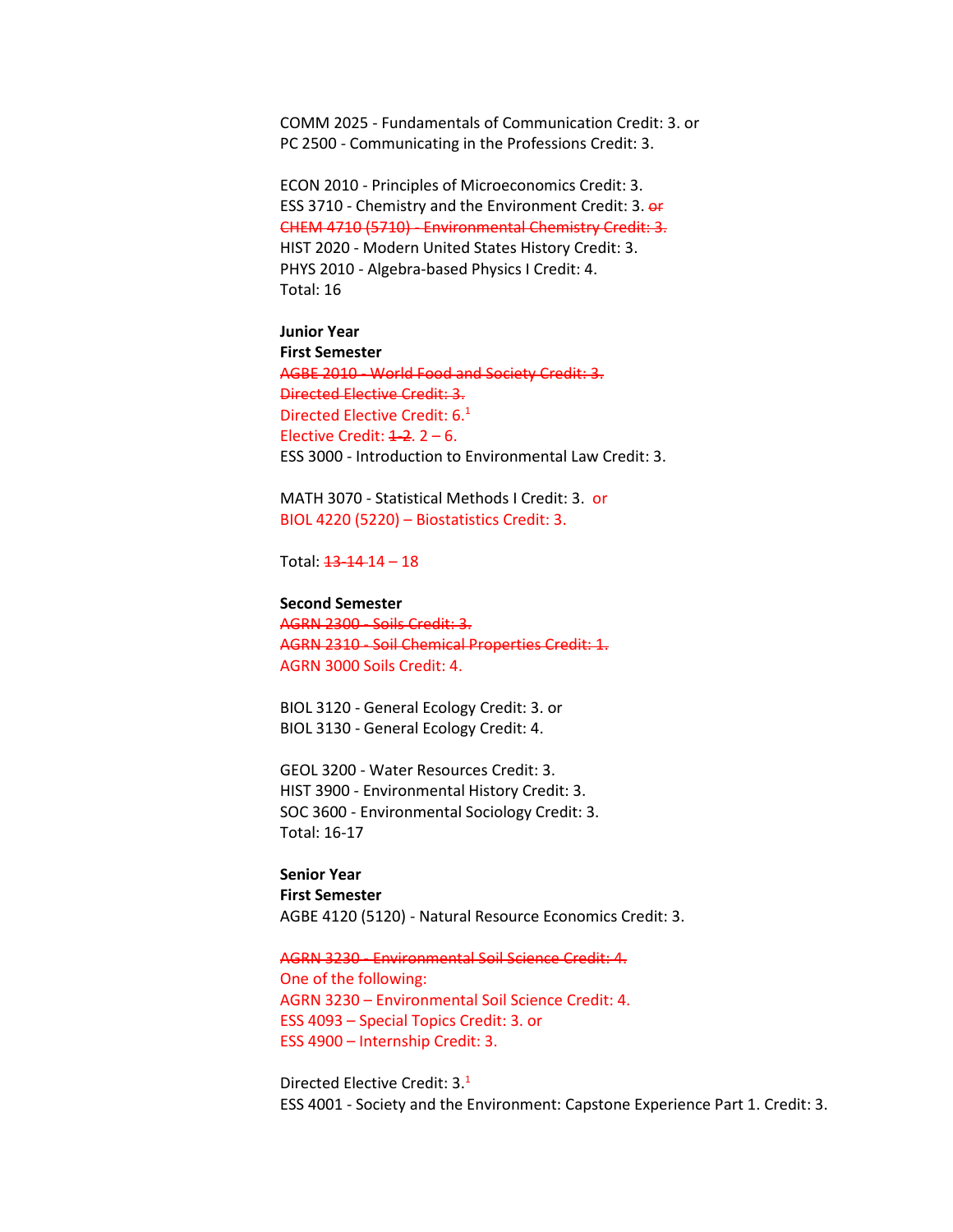One of the following:

AGBE 4130 - Agricultural Policy Credit: 3. AGET 4720 (5720) - Agricultural Processing Credit: 3. AGET 3110 - Natural Resource Systems Credit: 2. and AGET 3115 - Natural Resource Systems Laboratory Credit: 1. Total: 16 12-13

# **Second Semester**

Elective Credit: 3.6. ESS 4002 - Society and the Environment: Capstone Experience Part 2. Credit: 3.

One of the following: AGRN 4210 (5210) - Soil Fertility and Fertilizers Credit: 3. AGRN 4220 (5220) - Environmental Soil Chemistry Credit: 3. BIOL 4840 (5840) - Limnology Credit: 3. GEOL 4150 (5150) - Geomorphology Credit: 4. One of the following: AGBE 4130 - Agricultural Policy Credit: 3. AGET 3110 - Natural Resource Systems Credit: 2. and AGET 3115 - Natural Resource Systems Laboratory Credit: 1. AGET 4720 (5720) - Agricultural Processing Credit: 3. ESS 4300 Environmental Management Systems Credit: 3.

Total: 12 15 -16

#### **Note:**

1 Directed Electives BIOL 4330 (5330) - Plant Ecology Credit: 3. BIOL 4840 (5840) - Limnology Credit: 3. ESS 4093 – Special Topics Credit: 3. GEOL 2000 - Earth Evolution and Life History Credit: 3. GEOG 1010 - Weather and Climate Credit: 3. GEOG 4510 (5510) - Theory of GIS I Credit: 3. GEOG 4511 (5511) - Theory of GIS II Credit: 3. GEOG 4650 (5650) - Environmental Applications of GIS Credit: 3. WFS 4730 (5730) - Conservation Biology Credit: 3.

4) **Environmental and Sustainability Studies, Society, Culture, and Communication Concentration, B.S.**

**Freshman Year First Semester** CHEM 1010 - Introductory Chemistry I Credit: 4. or CHEM 1110 - General Chemistry I Credit: 4.

ENGL 1010 - English Composition I Credit: 3. ESS 1020 - Connections to Environmental and Sustainability Studies Credit: 1.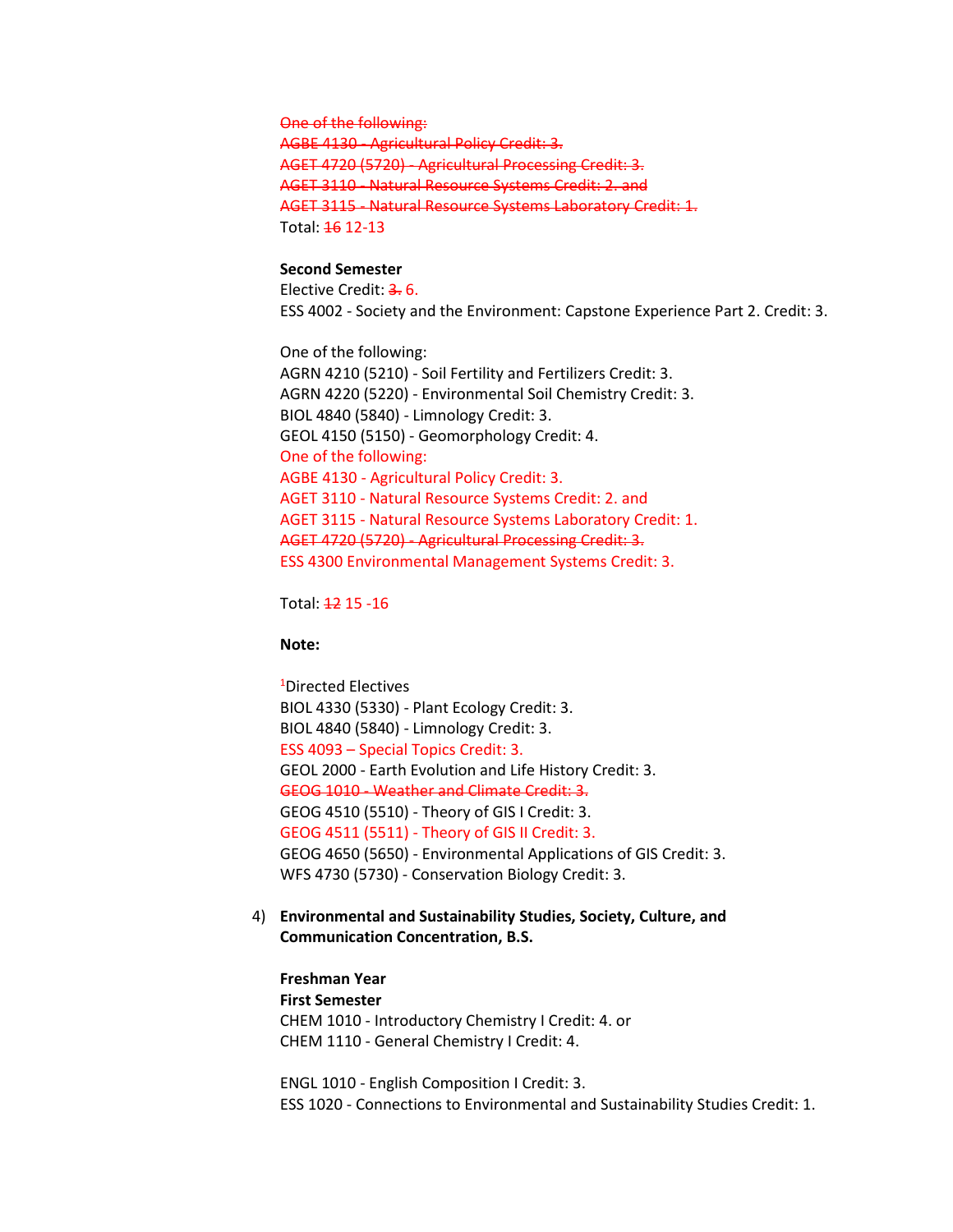HIST 2010 - Early United States History Credit: 3.

MATH 1130 - College Algebra Credit: 3. or MATH 1830 - Applied Calculus Credit: 3. or MATH 1910 - Calculus I Credit: 4.

POLS 1030 - American Government Credit: 3. Total: 17 – 18

# **Second Semester**

BIOL 1020 - Diversity of Life Credit: 4. ENGL 1020 - English Composition II Credit: 3. ESS 1100 - Introduction to Environmental Studies Credit: 3. HIST 2020 - Modern United States History Credit: 3. SOC 1010 - Introduction to Sociology Credit: 3. Total: 16

# **Sophomore Year**

**First Semester**

COMM 2075 - Organizational Communication Credit: 3.

ENGL 2130 - Topics in American Literature Credit: 3. or ENGL 2235 - Topics in British Literature Credit: 3. or ENGL 2330 - Topics in World Literature Credit: 3.

Humanities/Fine Arts Elective Credit: 3. JOUR 2200 - Mass Communication in a Changing Society Credit: 3. PHIL 1030 - Introduction to Philosophy Credit: 3. Total: 15

## **Second Semester**

COMM 2025 - Fundamentals of Communication Credit: 3. or PC 2500 - Communicating in the Professions Credit: 3.

ECS SCC Elective Credit: 3. ECON 2010 - Principles of Microeconomics Credit: 3. Electives Credit: 6 4 – 5. Total:  $4513 - 14$ 

# **Junior Year**

#### **First Semester**

BMGT 3510 - Management and Organization Behavior Credit: 3. **ECS SCC Elective Credit: 3.** ESS 3000 - Introduction to Environmental Law Credit: 3. GEOL 1045 - Earth Environment, Resources and Society Credit: 4.

MATH 3070 - Statistical Methods I Credit: 3. or BIOL 4220 (5220) – Biostatistics Credit: 3.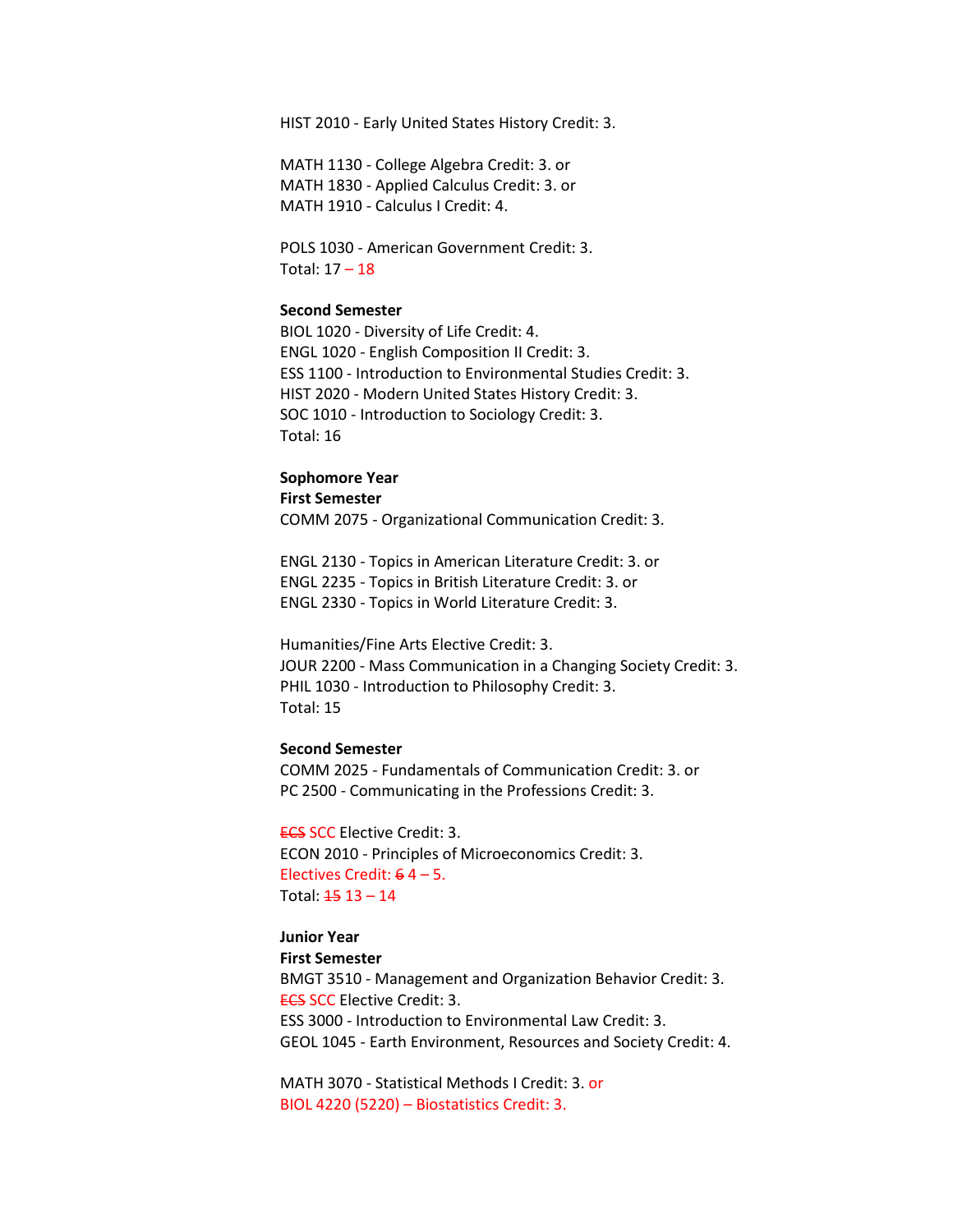Total: 16

#### **Second Semester**

BIOL 3120 - General Ecology Credit: 3. or BIOL 3130 - General Ecology Credit: 4.

#### CHEM 4710 (5710) - Environmental Chemistry Credit: 3. or

ESS 3710 - Chemistry and the Environment Credit: 3 HIST 3900 - Environmental History Credit: 3. PC 3250 - Professional Communication I Credit: 3. SOC 3600 - Environmental Sociology Credit: 3. Total: 15-16

## **Senior Year**

**First Semester**

AGBE 4120 (5120) - Natural Resource Economics Credit: 3. **ECS SCC Elective Credit: 3.** ENGL 4931 (5931) - Literature and the Environment Credit: 3. ESS 4001 - Society and the Environment: Capstone Experience Part 1. Credit: 3. Total: 12

## **Second Semester**

ECON 4200 - Environmental Economics Credit: 3. ECS SCC Elective Credit: 3. Electives Credit: 5 – 6. ESS 4002 - Society and the Environment: Capstone Experience Part 2. Credit: 3. Total: 14 – 15 Select four courses from one of the following options for the **ECS SCC** Electives:

# **Communication and Media Option**

JOUR 2220 - News Reporting and Copy Editing Credit: 3. JOUR 3460 - Introduction to Public Relations Credit: 3. PC 3700 - Information Design in the Professions Credit: 3. PC 4970 (5970) - Professional Communication II Credit: 3. COMM 3620 - Intercultural Communication Credit: 3. COMM 4420 - Advanced Organizational Communication Credit: 3. COMM 4630 (5630) - Persuasion Credit: 3. WEBD 1500 - Introduction to Web Design Credit: 3. WEBD 2300 - Web Site Design: Dynamic Sites Credit: 3. ESS Internship Credit: 3. ESS 4900 – Internship Credit: 3.

#### **Social Science and Policy Option**

GEOG 1035 - World Regional Geography I Credit: 3. or GEOG 1012 - Cultural Geography Credit: 3. or GEOG 1130 - Geography of Natural Hazards Credit: 3.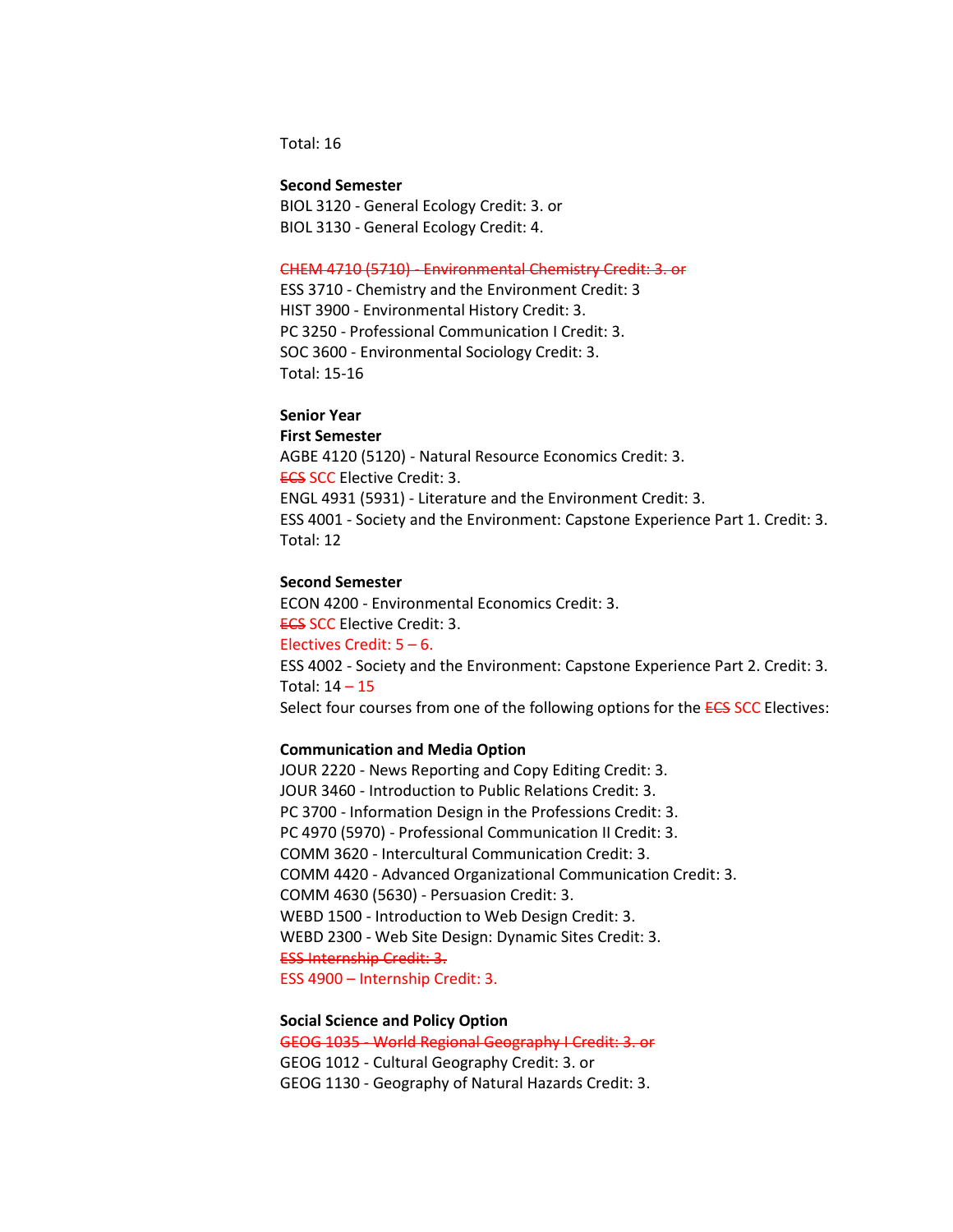POLS 3300 - Introduction to Latin American Politics Credit: 3. POLS 3700 - The Legislative Process Credit: 3. POLS 4610 - Public Administration and Public Policies Credit: 3. SOC 3720 - Rural Sociology Credit: 3. SOC 4090 (5090) - Cross Cultural Communications and Cultural Diversity Credit: 3. SOC 4330 (5330) - Population and Social Process Credit: 3. SOC 4860 (5860) - Social Movements and Social Change Credit: 3. ESS 4900 - Internship Credit: 3.

Leadership and Environmental Management Option COMM 4420 - Advanced Organizational Communication Credit: 3. PADM 4226 Intro to Nonprofit Organizations Credit: 3. PSY 3590 Psychology of Personality Credit: 3. ESS 4300 - Environmental Management System Credit: 3. ESS 4900 – Internship Credit: 3. LIST 3410 – Team Building and Workplace Dynamics Credit: 3. LIST 3500 – Non Profit Leadership Credit: 3. LIST 4300 – Workplace Performance Credit: 3.

5) **Environmental and Sustainability Studies, Environmental Technology Concentration, B.S.**

# **Freshman Year**

**First Semester** CHEM 1110 - General Chemistry I Credit: 4. Elective Credit: 3. ENGL 1010 - English Composition I Credit: 3. ESS 1020 - Connections to Environmental and Sustainability Studies Credit: 1. HIST 2010 - Early United States History Credit: 3. Total: 14

## **Second Semester**

CHEM 1120 - General Chemistry II Credit: 4. ENGL 1020 - English Composition II Credit: 3. ESS 1100 - Introduction to Environmental Studies Credit: 3. HIST 2020 - Modern United States History Credit: 3. SOC 1010 - Introduction to Sociology Credit: 3. Total: 16

# **Sophomore Year**

**First Semester** BIOL 1020 - Diversity of Life Credit: 4.

ENGL 2130 - Topics in American Literature Credit: 3. or ENGL 2235 - Topics in British Literature Credit: 3. or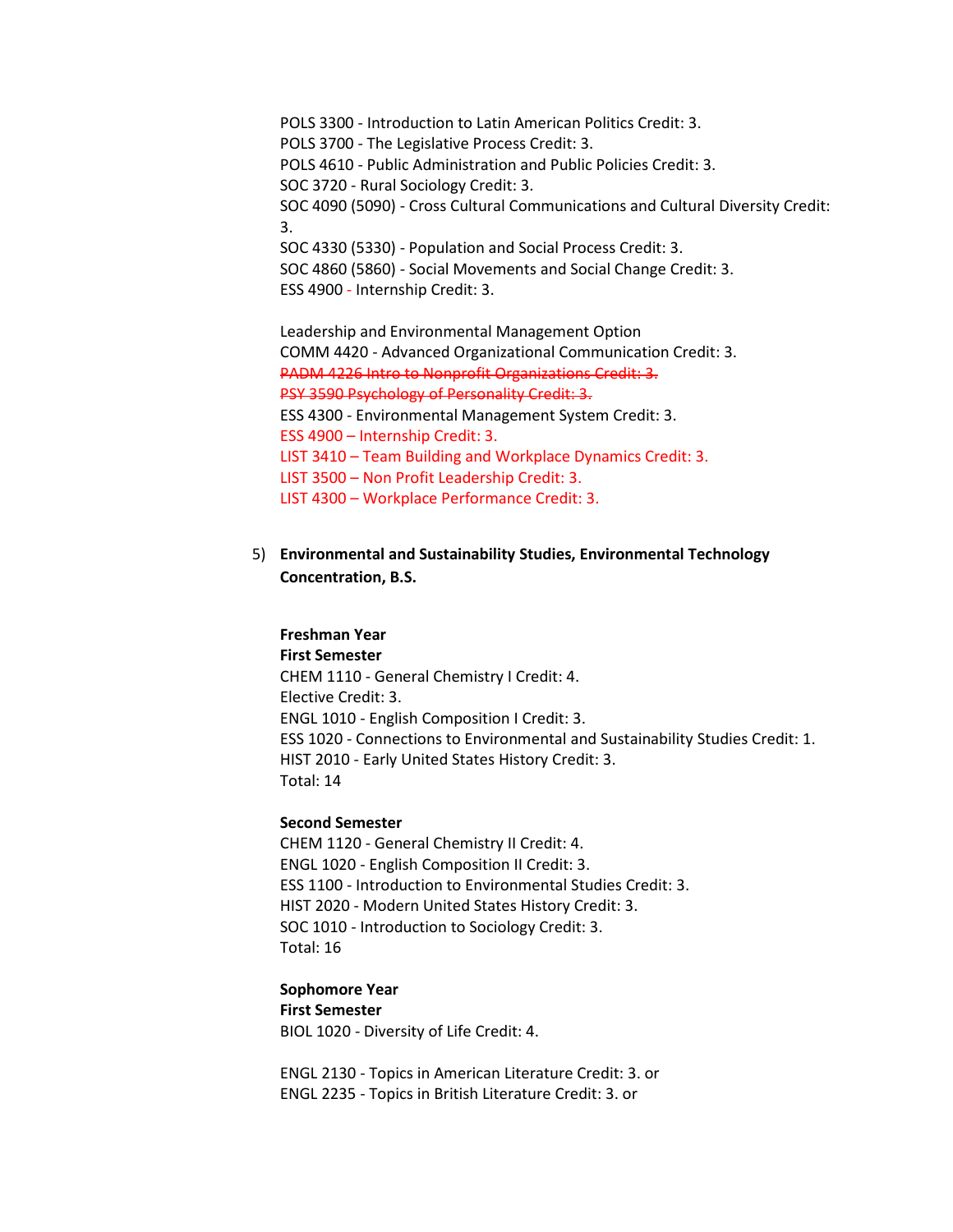ENGL 2330 - Topics in World Literature Credit: 3.

Humanities/Fine Arts Elective Credit: 3. MATH 1910 - Calculus I Credit: 4. PHIL 1030 - Introduction to Philosophy Credit: 3. Total: 17

## **Second Semester**

COMM 2025 - Fundamentals of Communication Credit: 3. or PC 2500 - Communicating in the Professions Credit: 3.

ECON 2010 - Principles of Microeconomics Credit: 3. MATH 1920 - Calculus II Credit: 4. PHYS 2010 - Algebra-based Physics I Credit: 4. Total: 17 14

#### **Junior Year**

#### **First Semester**

BIOL 3130 - General Ecology Credit: 4. or BIOL 3120 - General Ecology Credit: 3.

CEE 3413 - Environmental Engineering Credit: 3. Elective Credit:  $2-3-3-4$ . ESS 3000 - Introduction to Environmental Law Credit: 3.

MATH 3070 - Statistical Methods I Credit: 3. or BIOL 4220 (5220) – Biostatistics Credit: 3.

Total: 15 16

## **Second Semester**

ESS 3710 - Chemistry and the Environment Credit: 3. or CHEM 4710 (5710) - Environmental Chemistry Credit: 3.

GEOG 4510 (5510) - Theory of GIS I Credit: 3. GEOL 1045 - Earth Environment, Resources and Society Credit: 4. HIST 3900 - Environmental History Credit: 3. SOC 3600 - Environmental Sociology Credit: 3. Total: 16

**Senior Year First Semester** AGBE 4120 (5120) - Natural Resource Economics Credit: 3. Electives Credit: 3. ET Elective Credit: 3<sup>1</sup>. ESS 4001 - Society and the Environment: Capstone Experience Part 1. Credit: 3. GEOG 4650 (5650) - Environmental Applications of GIS Credit: 3. GEOG 4511 (5511) Theory of GIS II Credit: 3.